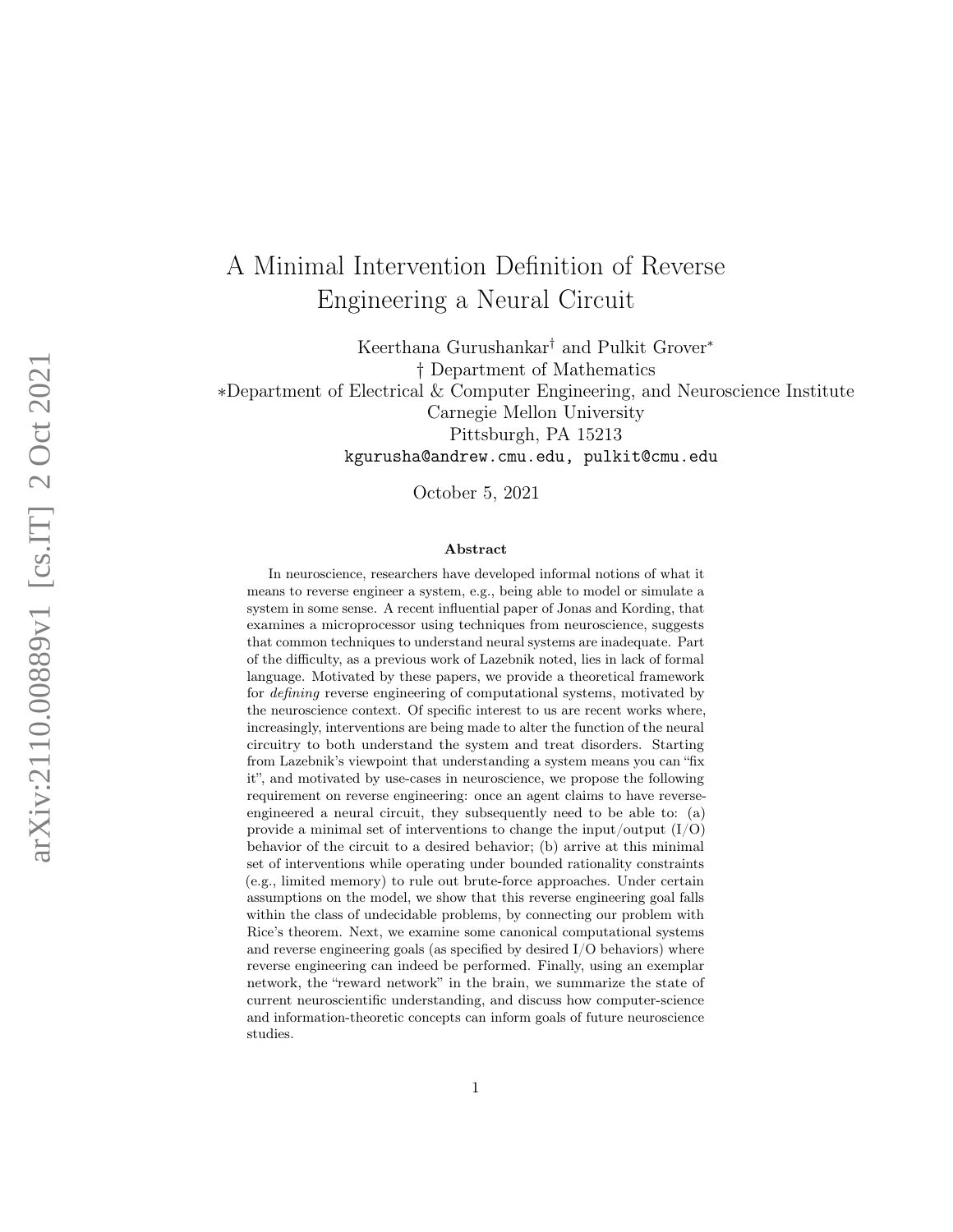### <span id="page-1-2"></span>1 Overview

Two works in this century point to the need for formal definitions and rigor in understanding neural computation. The essay of Lazebnik [\[1\]](#page-17-0), provocatively titled "Can a biologist fix a radio," emphasizes on the need for a formal language to describe elements and questions within biology so that there is reduced ambiguity or vagueness, and clear (falsifiable) predictions are made. This need is becoming increasingly evident in attempts to reverse engineer the brain. While neural recording and stimulation technology is advancing rapidly<sup>[1](#page-1-0)</sup>, and techniques for analyzing data with statistical guarantees have also expanded rapidly, the techniques do not provide satisfying answers for understanding the system [\[3,](#page-17-1) [4\]](#page-17-2). This is most evident in the strikingly detailed work of Jonas and Kording [\[3\]](#page-17-1) [2](#page-1-1) , which use an early but sophisticated microprocessor, MOS 6502, instead of Lazebnik's radio. They examine this microprocessor under 3 different "behaviors" (corresponding to 3 different computer games, namely, Donkey Kong, Space Invaders, and Pitfall), and conclude that "... current analytic approaches in neuroscience may fall short of producing meaningful understanding of neural systems, regardless of the amount of data". The work also underscored the need for rigorous testing of tools on simulated data prior to application on real data for obtaining inferences. Because they focus on concrete implementations and a fully specified and simple system, they conclude that they should obtain an understanding that "guides us towards the descriptions" commonly used in computer architecture (e.g., an Arithmetic Logical Unit consisting of simple units such as adders, a memory). Subjective definitions of reverse engineering have been explored elsewhere as well (e.g. [\[6,](#page-17-3) [7\]](#page-17-4)).

Inspired by [\[1,](#page-17-0) [3\]](#page-17-1), we ask the normative question: what end-goal for reverse engineering should the neuroscientists aim for? Our main intellectual contribution in this context can be summarized in two pieces: a) Viewing reverse engineering as faithful summarization, i.e., one needs to be represent the computation not just faithfully but also economically; and b) Specifying what may constitute faithful representation of a computation in the context of neuroscience. Specifically, we take an *minimal-interventional* view of faithful representation, as explained below.

Reverse engineering is faithful summarization: The act of modeling/abstracting itself is compression, as good models tend to preserve the essence of the phenomenon/aspect of interest, discarding the rest [\[8\]](#page-17-5). This is also reflected in neuroscience-related works [\[9\]](#page-17-6). Literature in Algorithmic Information Theory, which uses Kolmogrov complexity (minimal length of a code to compute a function) to quantify degree of compression, has also been connected to understanding [\[10\]](#page-17-7). E.g., a reverse engineering agent (human or artificial) should be able to compress the description of the computational system in a few bits. The degree to which the description can be compressed, while still maintaining a faith-

<span id="page-1-0"></span><sup>1</sup>Neural recordings are undergoing their own version of "Moore's law": the number of neurons being recorded simultaneously is increasing exponentially [\[2\]](#page-17-8).

<span id="page-1-1"></span><sup>&</sup>lt;sup>2</sup>Titled "Could a neuroscientist understand a microprocessor?", [\[3\]](#page-17-1) follows in the footsteps of Lazebnik's, but also tests popular techniques from computational neuroscience. See also the Mus Silicium project [\[5\]](#page-17-9).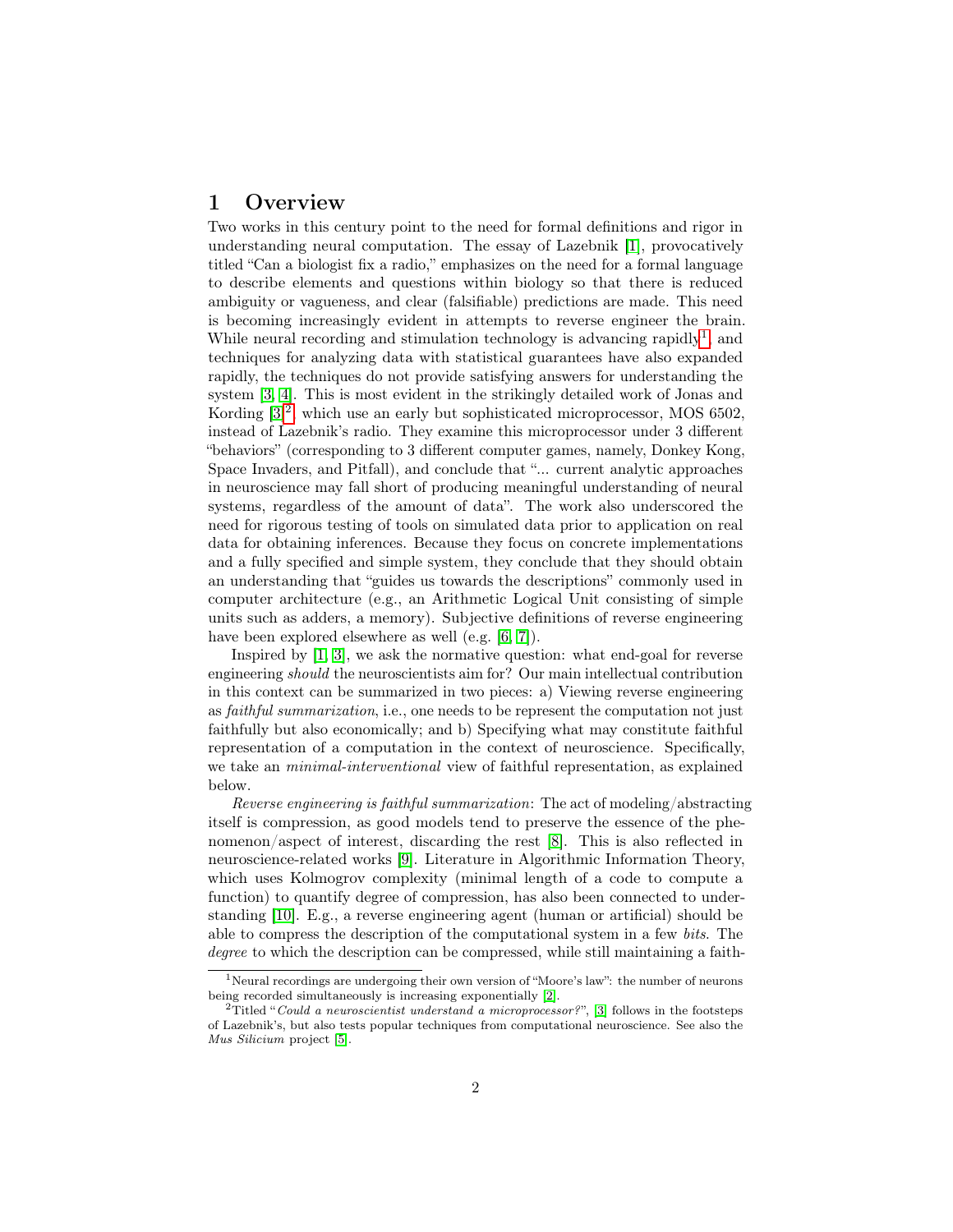ful representation, quantifies the *level or degree* of understanding (i.e., reverse engineering). This compression rules out, for instance, brute-force approaches that store a simulation of the entire computational system as reverse engineering (discussed further in Section [2\)](#page-4-0).

What constitutes faithful representation: How do we quantify faithfulness of a representation? We believe it is important to not just preserve the input/output  $(I/O)$  relationship, but also preserve *how* the function is computed, summarizing relevant information from the structure and architecture of the network and the function computed at each of the nodes (e.g., the structure of the Fast Fourier transform, FFT Butterfly network, considered in Section [5,](#page-10-0) is integral to how the FFT is often implemented). In other words, preserving only the I/O relationship misses the point of how the computation is carried out (it preserves, exclusively, what function is implemented, but not how). Motivated by operational goals of understanding implementation as a way of understanding how the computation is performed, we impose an interventional requirement on faithful representations, namely, that a representation is faithful if it enables predicting minimal interventions that change the  $I/O$  behavior of the system from the existing behavior to another desired behavior. Our emphasis on minimal interventions is because we want to rule out approaches that change the entire system to another system (i.e., those that only rely on the I/O relationship and not the structure/implementation, e.g., an approach that replaces the entire system with one that has a desirable I/O behavior might not be a minimal intervention).

Tying the two aspects above together, we arrive at our definition of reverse engineering (more intuition in Section [2,](#page-4-0) formally stated in Section [3\)](#page-5-0). Informally, one must be able to summarize the description using just a few bits, and this description should suffice for minimal interventions to change the I/O relationship to a desired one.

Our interventional definition is not without precedence. Indeed, a classical (if informal) view of understanding a system requires that one must be able to break it into pieces and put it back together, or, in Lazebnik's words [\[1\]](#page-17-0), "fix" it. Some existing approaches in explainable/interpretable machine-learning also use interventions to understand the system, e.g., influence of features on the output [\[11\]](#page-17-10). This might offer an achievability of reverse engineering, but our work is distinct in that it attempts to *define* explainability in an interventional sense. Here, our goal is one of editing the *network* (and not just the features) to demonstrate understanding. Interventionist accounts of explanations have been discussed in philosophy of science. Woodward [\[12\]](#page-17-11) argues in support of explanations that describe not only the  $I/O$  behavior of the system, but also the behavior after interventions. In the context of neuroscience, Craver [\[9\]](#page-17-6), among others, separates "explanatory models" from "phenomenally adequate". Whereas phenomenally adequate models might only describe or summarize the phenomenon of interest, explanatory models should also allow a degree of control and manipulation.

These views are well aligned with ours. Additionally, our work (specifically, the minimal interventions aspect) is motivated by advances in neural engineering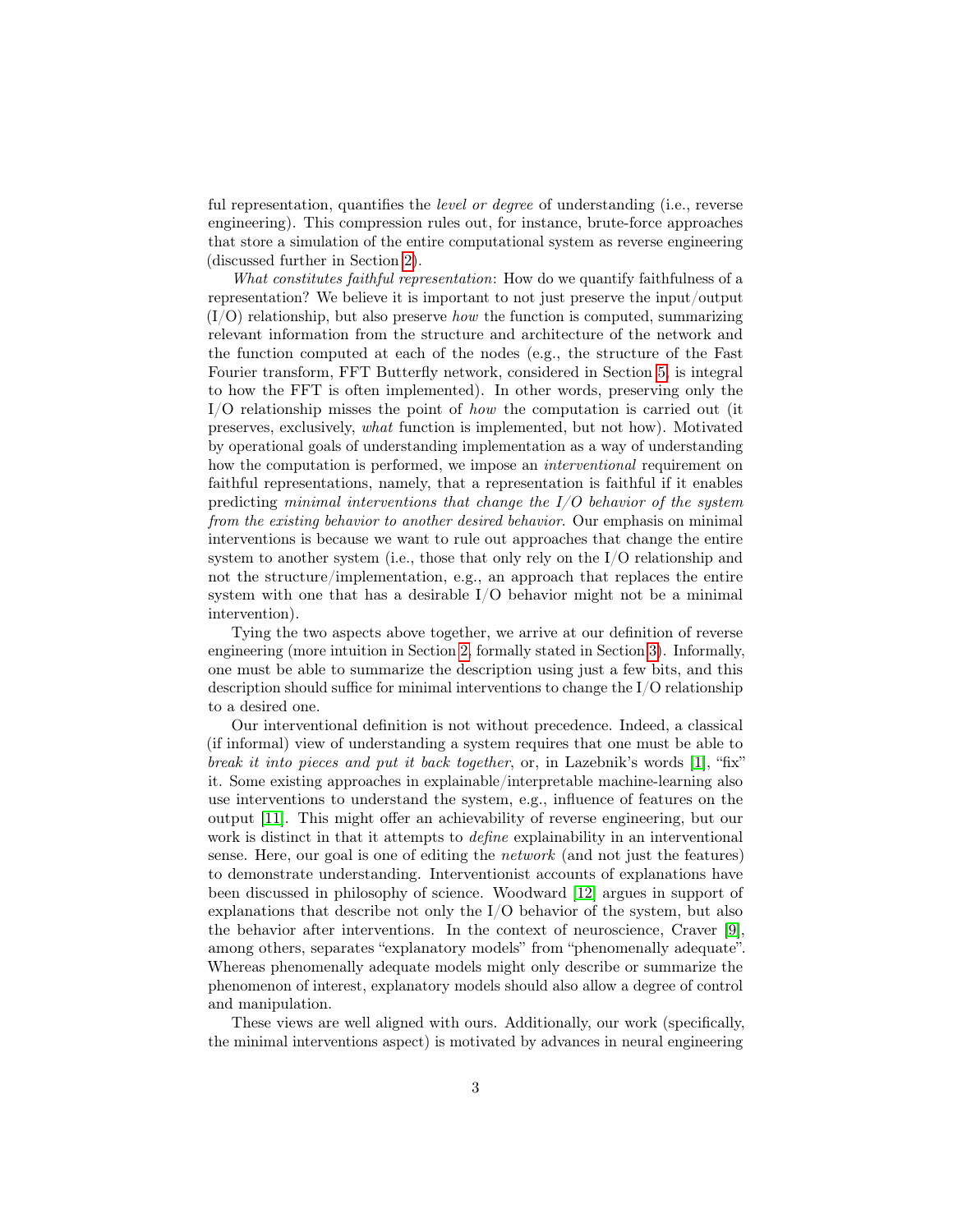and clinical efforts in treating disorders. Recent efforts have succeeded in engineering systems (e.g. neural dust, nanoparticles, injectable electronics [\[13,](#page-17-12) [14,](#page-18-0) [15\]](#page-18-1)) that can be implanted with minimal tissue damage, and are being tested in animal experiments (even noninvasive techniques are increasing in their precision [\[16\]](#page-18-2)). Recent clinical efforts in humans have involved chronic (i.e., long-term) implantation of electrodes for treating depression [\[17\]](#page-18-3), obsessivecompulsive disorder (OCD) [\[18\]](#page-18-4), addiction [\[19\]](#page-18-5), obesity [\[20\]](#page-18-6), etc., which are all disorders of the reward network discussed in Section [6.](#page-12-0) One clinical end-goal is to manipulate this circuit with minimal interventions. Where do we place and when do we activate the neural implants, and what is the effect they should produce? Our work casts this question in a simplified and abstract model.

In explainable AI literature, there is an acknowledgment that being able to propose interventions is a way of demonstrating understanding of a decisionmaking system [\[7,](#page-17-4) [21,](#page-18-7) [22\]](#page-18-8), although much of this body of work is focused on interventions on the feature space [\[23,](#page-18-9) [24,](#page-18-10) [25\]](#page-19-0) or individual data points [\[26,](#page-19-1) [27\]](#page-19-2), rather than inside the computational network. Rob Kass, a noted neuroscientiststatistician, notes in his Fisher lecture [\[28\]](#page-19-3), using the example of the brain's reward circuitry [\[29\]](#page-19-4), that the goal of tools that describe information flow can be to obtain interventions (e.g. using neurostimulation) on the system. He suggests that understanding information flow can help identify optimized interventions to treat disorders such as anxiety and addiction, both related to the reward network [\[29\]](#page-19-4). In AI, it is often not required for explanations to be at a physical implementation level. In neuroscience, as noted here, explanations tied to the implementation can help with interventions for treating disorders (specially with recent advances in neuroengineering).

What this work accomplishes. The main contribution of this paper is 3-fold, (i) the reverse-engineering definition itself, stated formally in Section [3.](#page-5-0) (ii) An undecidability result: In the spirit of formal treatments, even under optimistic assumptions on what can be learned about the system through observations and interventions, we obtain a hardness/impossibility result, showing that a sub-class of the general set of reverse engineering problems is undecidable, i.e., no agent which is itself a Turing machine can provide a desirable reverse engineering solution for arbitrarily chosen problems for our minimal-interventions definition. This result is obtained by connecting Rice's theorem in theoretical computer science [\[30\]](#page-19-5) with our reverse engineering problem, and is the first connection drawn between neuroscience and Rice's theorem. Further, to illustrate how this result about the undecidability of reverse engineering is not merely an artifact of our chosen definitions, we also include alternative plausible definitions of reverse engineering, and proofs of their undecidability in Appendix [B;](#page-23-0) *(iii)* Examples: In Section [5,](#page-10-0) we illustrate that this goal is attainable in interesting (if toy) cases, by using examples of simple computational systems, including a toy network inspired by the reward network in the brain, and describing their reverse engineering solutions. Additionally, in Section [6,](#page-12-0) we discuss an exemplar neural circuit: the reward network. We overview the state of understanding of this exemplar circuit and discuss what it may lack from our reverse engineering perspective. We conclude with a discussion in Section [7,](#page-14-0) including limitations of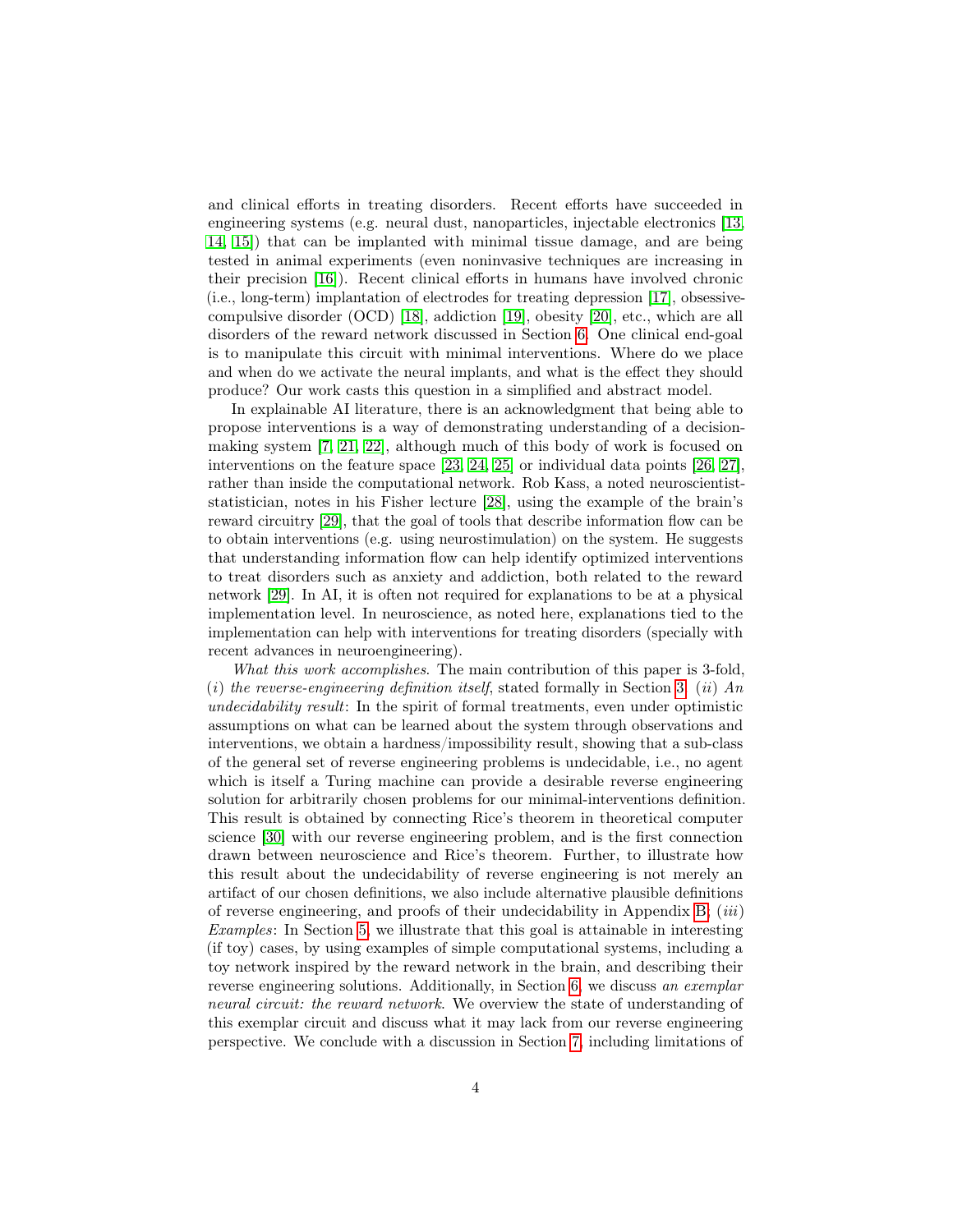our work.

Place within (and outside) TCS's scope and literature: In Section [2,](#page-4-0) we provide a more detailed literature review to help position the main contribution of our work in the neuroscience context (i.e., outside CS-theoretic context). Within the theoretical computer science context, we view our main contribution to be the definitions and a connection with models used in neuroscience (see, e.g. models in [\[31,](#page-19-6) [32\]](#page-19-7), etc.). This allows us to formally examine neuroscience questions using CS-theoretic techniques, connecting the context of neuroscience with techniques from CS-theory (in particular Rice's theorem). The specific undecidability results simply fall out of making this formal connection (see also Appendix [B\)](#page-23-0). More broadly, modifications on our approach and models can pave the way to more formal treatment of neuroscience problems from a CS theoretic lens, including complexity-theoretic and algorithmic advances on problems of reverse engineering.

### <span id="page-4-0"></span>2 Background and related neuroscience work

Explicitly or not, the question posed here connects with all works in neuroscience. Thus, rather than task ourselves with the infeasible goal of a thorough survey, we strive to illustrate the evolution of the relevant neuroscience discussion.

Perhaps the simplest reverse-engineering of a computational system is being able to "simulate" the  $I/O$  behavior of the system (see Introduction of [\[3\]](#page-17-1)). E.g., cochlear and retinal prostheses attempt to replace a (nonfunctional) neural system with a desirable system with "healthy" I/O behavior (see also [\[33,](#page-19-8) [34\]](#page-19-9) for examples of such attempts for sensory processing and memory, respectively). This "black-box" way of thinking may suffice for understanding what is being computed<sup>[3](#page-4-1)</sup>, but not *how*. To describe *how* a computation is being performed, one might seek to describe the input-output behavior of individual elements of computation (which could be as fine-grained as compartments of a single neuron, or a neuron itself, or a collection of neurons). There is a compelling argument that even this component-level simulation is insufficient. E.g., Gao and Ganguli [\[4\]](#page-17-2), in their work on required minimal measurements in neuroscience, note that while we can completely simulate **artificial** neural networks (ANNs), most machinelearning researchers would readily accept that we do not understand them. This led Gao and Ganguli to ask: "... can we say something about the behavior of deep or recurrent ANNs without actually simulating them in detail?" (see related field of "explainable machine-learning" [\[6,](#page-17-3) [35\]](#page-19-10)). That is, a component-level understanding can miss an understanding at an intuitive level.

To state what a more comprehensive understanding of a computational system could look like, inspired by the visual system, cognitive scientist David Marr proposed "3 levels of analysis" [\[36\]](#page-19-11): computational, algorithmic, and

<span id="page-4-1"></span> $3$ However, we acknowledge that I/O behavior can also have more or less understandable descriptions, e.g. machine-learning models of different complexity approximating the same I/O relationship. Thus, while it is not a focus of this work, a black-box way of describing I/O relationships has more nuance to it than is discussed here.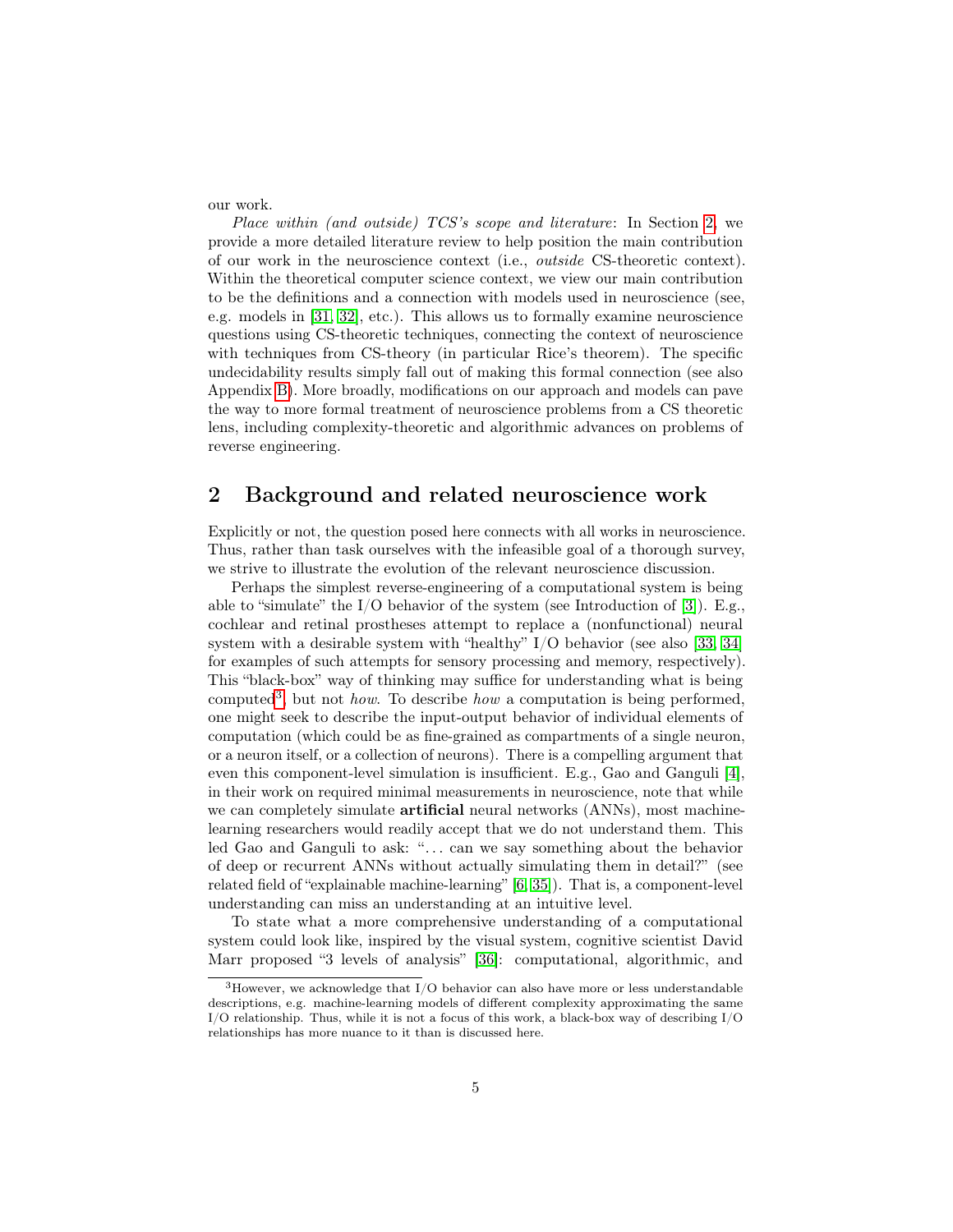implementation. At the lowermost, implementation level, is the question of how a computation is implemented in its hardware. Above that, at the algorithmic level, the question, stated informally by Marr, is what algorithm is being implemented, e.g., how it represents information and modulates these representations. Finally, at the highest level is the problem being solved itself. We refer the reader to [\[37\]](#page-19-12) for some of the recent discussions on Marr's levels. Gao and Ganguli write in agreement, with subtle differences: "understanding will be found when we have the ability to develop simple coarse-grained models, or better yet a hierarchy of models, at varying levels of biophysical detail, all capable of predicting salient aspects of behavior at varying levels of resolution".[4](#page-5-1) While influential and useful, Marr's and Gao/Ganguli's descriptions are too vague to quantify reverse engineering in a formal sense.

An exciting alternative approach was recently proposed by Lansdell and Kording [\[39\]](#page-20-0). Motivated by lack of satisfactory understanding of ANNs, their approach is to change the goals. They ask the question: can we learn the rules of learning, and could that be a pathway to reverse engineering cognition? This is an interesting approach worthy of further examination, but is not directly connected with this current work.

As discussed in Section [1,](#page-1-2) complementary to these lines of thought, we take a fundamentally interventional view of reverse engineering. We also strive, in the established information-theoretic and theoretical computer science traditions, to state the problem formally, and then observe fundamental limits and achievabilities. This goal is challenging, to say the least, but efforts in this direction are needed to ground the questions in neuroscience concretely.

### <span id="page-5-0"></span>3 Our minimal intervention definition of reverse engineering

Overview of our definition and rationale for our choices: We allow the agent performing the reverse engineering to specify several classes of desirable I/O relationships. To constrain the agent from using brute-force approaches, if the agent claims to have successfully reverse engineered the system, it must be able to produce a Turing machine that requires only a limited number of bits to describe. This Turing machine should be able to take a class of desirable I/O relationships as input, and provide as output a set of interventions that change the I/O relationship to one of the desirable ones within this class. The rationale for the requirement on the agent to provide a Turing machine is that it is a complete description of the summarization. An informal "compression" to a certain number of bits could hide the cost of encoding and decoding, or of some of the instructions in execution of the algorithm. The rationale of allowing any one of a class of I/O behaviors as an acceptable solution is that it allows for

<span id="page-5-1"></span><sup>4</sup>Thereon, Gao and Ganguli connect the problem of evaluating the minimum number of required measurements as a metric for understanding the system. This view is inspired by the success of modern machine-learning approaches, but might find disagreement from Chomsky [\[38\]](#page-20-1).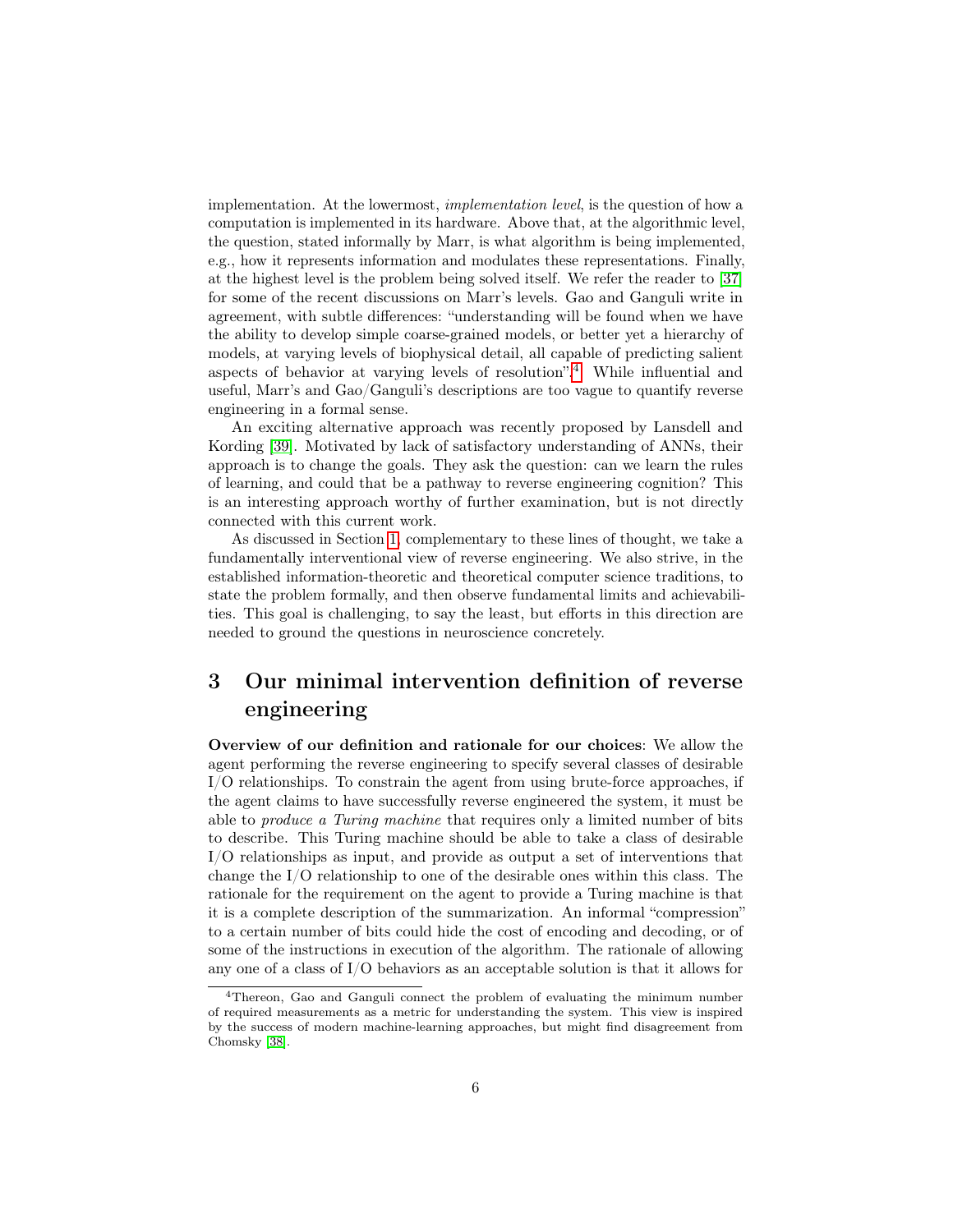approximate solutions or choosing one among solutions that are (nonuniquely) optimal according to some criteria (e.g. in the reward circuitry which drives addiction, discussed in Section [5,](#page-10-0) any I/O behavior that eliminates the reward of an addictive stimulus might suffice).

In addition, we allow the Turing machine to have a few accesses to the computational system where it can perform interventions and observe the changed I/O relationship. While this still disallows brute-force approaches, it enables lowering the bar on what is required for reverse engineering.

These definitions are there to lay down a formal framework in which we can obtain results. They can easily be modified. In arriving at this reverse engineering solution (i.e., in generating the Turing Machine), we allow the agent to access the "source code" of the computaional system  $C$ . This might appear to be an optimistic assumption (indeed it is so) as it might require noiseless measurements everywhere, and possibly causal interventions, which current neuroengineering techniques are very far from. The definition can readily be modified to include access to limited noisy observations, which will only make the reverse engineering harder. Note that with the "Moore's law of neural recording," it is conceivable that each node and edge can indeed be recorded in distant (or nearby) future [\[2\]](#page-17-8). As another example, while we assume, for simplicity, that communication happens at discrete time-steps, this assumption can be relaxed for some of our results, e.g., our undecidability result in Section [4](#page-8-0) because it only makes the reverse engineering problem harder). Similarly, equipping the system with an additional external memory (e.g., the setup in [\[40\]](#page-20-2)) also makes the reverse engineering problem harder.

#### 3.1 System model

<span id="page-6-0"></span>Definition 1 (Computational System and Computation). A computational system C is defined on a finite directed graph  $\mathcal{G}(\mathcal{V}, \mathcal{E})$ , which is a collection of nodes V connected using directed edges  $\mathcal E$ . The computation uses symbols in a set  $S \subseteq \mathbb{R}$  (S is called the "alphabet" of C), where  $0 \in S$ . Each node V stores a value in S (initialized to any fixed  $s \in S$ ). The computational input is a finite-length string of symbols in S. The computation starts at time  $t = 0$  and happens over discrete time steps. At each time step, the i-th node, for any i, computes a function on a total of  $n_i$  symbols, which includes (i) symbols stored in each node from which it has incoming edges (called "transmissions received from" the nodes they are stored in), (ii) the symbol stored in the node itself, and (iii) at most one symbol from the computational input. The node output at any time step, also a symbol in  $S$ , replaces the stored value. That is, the *i*-th node computes a function  $S^{n_i} \to S$ , mapping the  $n_i$  symbols from the previous time instant (including nodes with incoming edges, the locally stored value, and the computation input) to update its stored value. The stored values across all nodes collectively form the "state" of the system at each time instant. A set of nodes are designated as the output nodes, and their first nonzero transmissions are together called the output of the computation.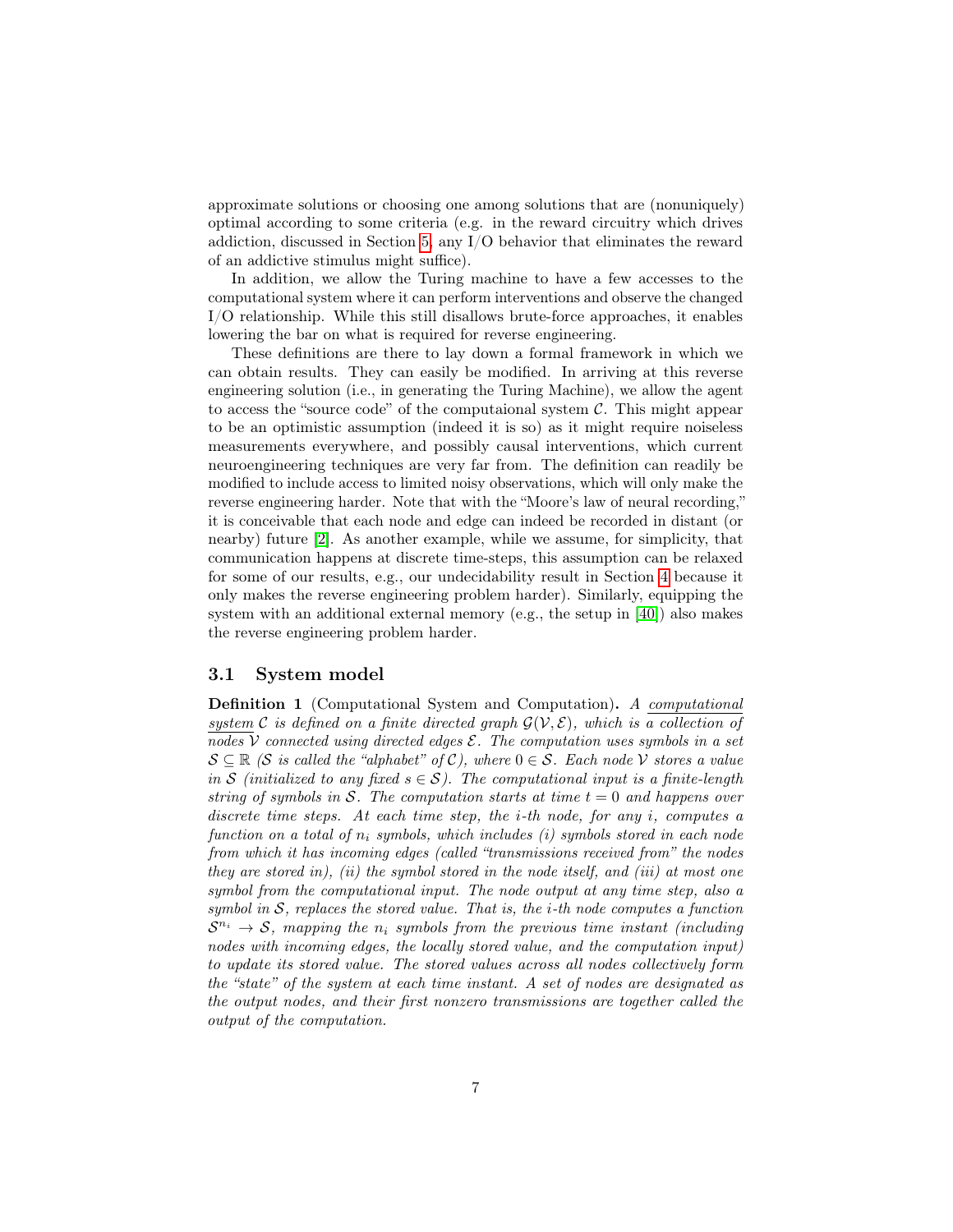This description of  $\mathcal{C}$ , with  $\mathcal{G}$  and the functions computed at the nodes, is called the "source code" of  $C$ . This definition is inspired by similar definitions in information theory and theory of computation [\[41,](#page-20-3) [42\]](#page-20-4), including a recent use in neuroscience [\[31\]](#page-19-6).

**Definition 2** (Input/Output (I/O) relationship of C). The input-output relationship (I/O relationship) of C is the mapping from the inputs to C to the outputs of C.

**Definition 3** (Interventions on  $C$ ). A single intervention on C modifies the function being computed at exactly one of the nodes in  $\mathcal C$  at exactly one time instant.

An intervention would commonly change the  $I/O$  relationship of  $C$ .

#### 3.2 Definition of reverse engineering

As discussed, our definition in essence is about making the system do what you want it to do. One way to view this, consistent with "fixing" the system, is by modifying the system  $C$ , we should be able to get the input-output relationship we desire.

Some notation: we will use  $\mathcal{H} = {\{\mathcal{F}_p\}}_{p \in \mathcal{P}}$  (for a countable index set  $\mathcal{P}$ ) to denote a collection of sets  $\mathcal{F}_p$  where each  $\mathcal{F}_p$  is a set of I/O relationships obtainable by multiple interventions on C. Intuitively, each element  $\mathcal{F} \in \mathcal{H}$  represents a set of I/O relationships that are "equivalent" from the perspective of the end-goal<sup>[5](#page-7-0)</sup> of interventions on  $\mathcal{C}$ . For instance, they could all approximate a desirable I/O relationship. As an illustration for the reward network, say  $\mathcal{H} = {\mathcal{F}_1, \mathcal{F}_2}$ , where  $\mathcal{F}_1$  is the set of I/O relationships corresponding to unhealthy addiction, whereas  $\mathcal{F}_2$  might represent I/O relationships corresponding to healthy motivation.

To perform these interventions, we now define an agent  $A$ , whose goal is to generate a Turing machine that takes as input an index  $p$ , and provides as output the necessary interventions on  $\mathcal C$  to attain a desirable I/O relationship  $g \in \mathcal{F}_p$ .

**Definition 4** (Reverse Engineering Agent  $A$  and  $M$ -bit summarization). An agent A takes as input the source-code of C and H, a collection of sets of  $I/O$ relationships, and outputs a Turing-machine  $TM_{\mathcal{C},M,H,Q}$  which is described using no more than M-bits. We refer to  $TM_{\mathcal{C},M,H,Q}$  as an M-bit summarization of  $\mathcal{C}.$  $TM_{\mathcal{C},M,H,Q}$  takes as input  $p \in \mathcal{P}$ . Additionally,  $TM_{\mathcal{C},M,H,Q}$  also has access to an oracle to which it can input up to Q different sets of multiple interventions on C, and  $p' \in \mathcal{P}$ . For each set of interventions, the oracle returns back whether the resulting I/O relationship for a set of multiple interventions lies in  $\mathcal{F}_{p'} \in \mathcal{H}$ . For any input  $p \in \mathcal{P}$ ,  $TM_{\mathcal{C},M,\mathcal{H},Q}$  outputs a set of interventions  $\mathcal Z$  on  $\mathcal C$ . It can also declare "no solution".

<span id="page-7-0"></span><sup>&</sup>lt;sup>5</sup>Note that, because  $\mathcal{F}_p$  need not be disjoint sets, our definition allows two I/O relationships to be equivalent w.r.t. one  $\mathcal{F}_p$  but not w.r.t. another  $\mathcal{F}_p$ .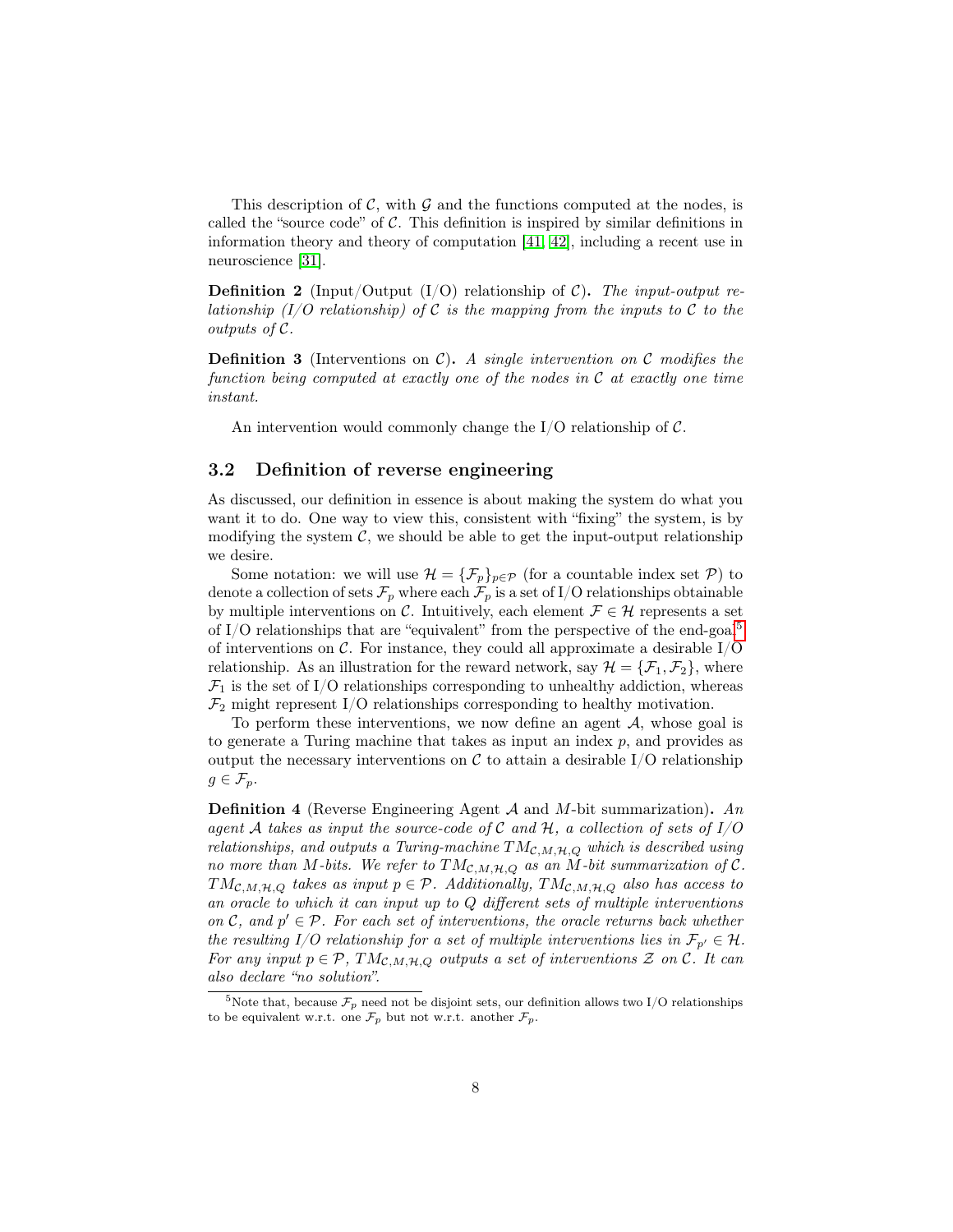Inspired by similar bounded-rationality approaches in economics and game theory [\[43,](#page-20-5) [44,](#page-20-6) [45\]](#page-20-7), the M-bit summarization can enforce a constraint on  $A$  that disallows brute-force approaches, e.g., where  $A$  simply stores the changes in I/O relationships for all possible sets of interventions, and for a given reverseengineering goal, simply retrieves the solution from the storage. We now arrive at our definition of reverse engineering.

<span id="page-8-1"></span>**Definition 5** ( $(\mathcal{H}, L, M, Q)$ -Reverse Engineering). Consider a computational system C with an I/O relationship described by  $f(\cdot)$ . Let A be an agent that is claimed to have  $(\mathcal{H}, L, M, Q)$  reverse engineered C. Then, for a given  $p \in \mathcal{P}$ that is input to the Turing machine  $TM_{\mathcal{C},M,H,Q}$  (which was generated by A), the output should be a set of interventions  $\mathcal Z$  of the smallest cardinality (if  $|\mathcal Z|\leq L$ ) that change the I/O relationship from  $f(\cdot)$  to any  $g \in \mathcal{F}_p$  (but not necessarily for all  $g \in \mathcal{F}_p$ ). If no such  $g \in \mathcal{F}_p$  exists, then  $TM_{\mathcal{C},M,H,Q}$  should declare "no solution", i.e., no such set of  $(L$  or fewer) interventions exists.

### <span id="page-8-0"></span>4 Undecidability of some reverse engineering problems

Reverse engineering is not undecidable for every class of  $\mathcal{C}$ 's, the class has to be rich enough. Below, we first prove a result on how rich the class needs to be for it to be Turing-equivalent. Following this result, we use Rice's theorem [\[30,](#page-19-5) [46\]](#page-20-8) to make a formal connection with reverse engineering, proving in Theorem [3](#page-10-1) that for set of  $\mathcal{C}$ 's that use an S of infinite cardinality, and computable functions at each node, the reverse engineering in Definition [5](#page-8-1) is undecidable for nontrivial  $\mathcal{H}$ 's, i.e., no agent A that is itself a Turing Machine can provides a reverse engineering solution for every C in this class for any  $L \geq 0$ , any M (including  $M = \infty$ ), and  $Q = 0$ . Our undecidability result (Theorem [3,](#page-10-1) which uses Theorem [1\(](#page-8-2)2) that is proven for a more limited set of  $\mathcal{C}$ 's) is for a more restricted class (specifically, the C's that can simulate " $\sigma$ -processor nets" of [\[47\]](#page-20-9)) of computational systems than allowed in Definition [1.](#page-6-0) Hence, reverse engineering the broader class (for which Theorem [3](#page-10-1) is stated) would only be harder (and hence is also undecidable).

<span id="page-8-2"></span>**Theorem [1](#page-6-0).** (1) If  $|S|$  is finite, then the class of C's in Def. 1 is equivalent to deterministic finite-state automaton (DFA).

(2) If  $|S|$  is countably infinite (e.g.  $\mathbb Q$ ) and all nodes compute computable functions, then the class of  $\mathcal{C}'s$  is Turing equivalent.

(3) If the function at any node is uncomputable, then the class of  $\mathcal{C}'s$  is super-Turing.

*Proof.* Proof overview of (1): We construct a  $\mathcal{C}$  (with finite  $\mathcal{S}$ ) that simulates a given DFA (full description in the Appendix) as follows: the nodes and edges correspond to the states and transition edges of the DFA. We include an additional output node with incoming edges from all other nodes. When the DFA is in some state q, the corresponding node (the "active" node) of  $\mathcal C$  is set to the computational input  $d_t$  just received. All remaining nodes store a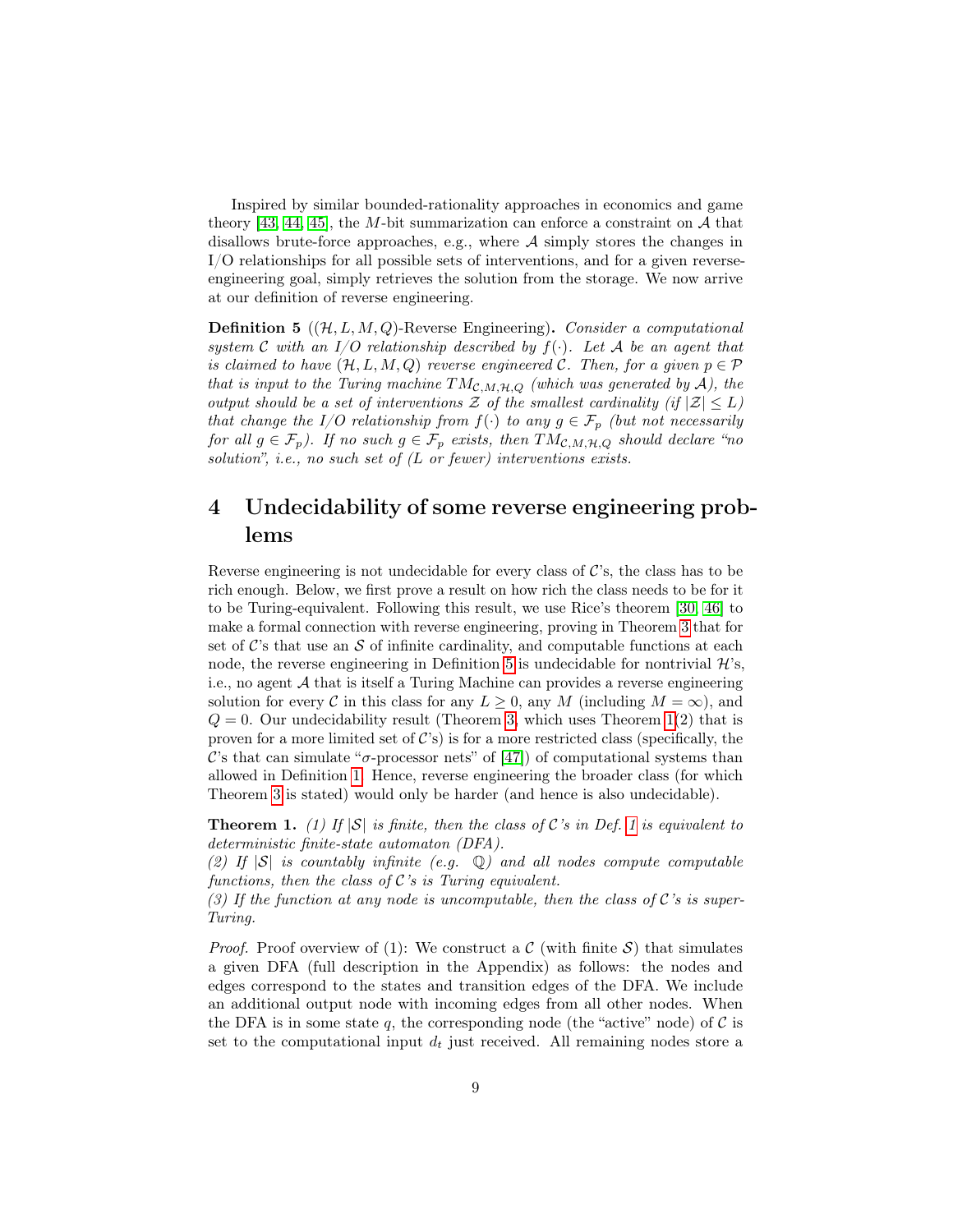'blank' value. Suppose the DFA transitions to state  $q'$  upon receiving  $d_t$ , then the corresponding node  $q'$  sets to the next computational input  $d_{t+1}$ , becoming the active node in the next time-step. All other nodes are set to 'blank'. Finally, after receiving the full input string, the output node sets to 1 or 0 based on whether the last active node of  $\mathcal C$  corresponded to an accepting/rejecting DFA state.

A DFA can also simulate a computational system  $\mathcal{G}(\mathcal{V}, \mathcal{E})$  with finite S and  $n = |\mathcal{V}|$  nodes as follows: the DFA (i) has state space  $Q = \mathcal{S}^{\mathcal{V}}$ ; (ii) has alphabet  $\Sigma = \mathcal{S}^{\mathcal{V}}$ ; and (iii) starts in the state of each node holding the initial value. The transition function  $\delta: Q \times \Sigma \to Q$  is defined as

$$
\delta((s_1,\ldots,s_n),(d_1,\ldots,d_n))=\left(f_i((s_j)_{j\in N(i)},d_j)\right)_{i\in V}
$$

and accepting states  $\{(s_v)_{v\in\mathcal{V}} : s_o = 1\}$  where  $s_o$  is the output node of C. The DFA accepts an input string iff the output node of  $C$  would set to 1 upon receiving the string.

Proof of  $(2)$ : To show the Turing completeness of the class of C's, we show Turing completeness of a smaller class, namely the set of  $\mathcal{C}$ 's that can simulate " $\sigma$ -processor nets", defined in Siegelmann & Sontag [\[47\]](#page-20-9), which are a model for artificial neural nets operating on rationals using sigmoidal functions  $\sigma(\cdot)$ (see [\[47\]](#page-20-9) for details). Siegelmann & Sontag showed that  $\sigma$ -processor nets are Turing complete [\[47\]](#page-20-9). Thus it is sufficient to show that the class of  $\mathcal{C}$ 's can simulate  $\sigma$ -processor nets, which follows from the following: a  $\sigma$ -processor net  $\mathcal{N}_{\sigma}$ , upon receiving data and validation bits  $d, v$ , computes  $x \mapsto \hat{\sigma}(Ax+db+vb'+c)$ for some matrix  $A \in \mathbb{Q}^{N \times N}$  and vectors  $b, b', c \in \mathbb{Q}^{N}$ . For each  $\mathcal{N}_{\sigma}$ , we make a computational system on the following directed graph: N nodes, one for each state of  $\mathcal{N}_{\sigma}$ , and all edges, with the function computed at node *i* being

$$
f_i(x_1,\ldots,x_n,d,v)=\sigma\left(\sum_{j=1}^N A_{ij}x_j+db_i+vb'_i+c_i\right).
$$

Proof of (3): Consider a computational system with infinite  $S$ , consisting of a single node outputting an uncomputable function of the input  $d \in \mathcal{S}$ . Since the function is uncomputable, there is trivially no Turing machine capable of simulating it.  $\Box$ 

Definition 6 (Nontrivial set of languages). The set of inputs accepted by a Turing machine is called its language. An input string is accepted by a Turing machine if the computation terminates in its accept state (see, e.g.  $[48, Ch, 3]$  $[48, Ch, 3]$ ) for definition). Alternatively, the computation could loop forever or terminate in a reject state. A Turing-Recognizable language is one for which there exists a Turing Machine that accepts only the strings in the language, and either rejects or does not halt at other strings. A set of languages  $S$  is nontrivial if there exists a Turing-Recognizable language that it contains, and a different Turing-Recognizable language that it does **not** contain.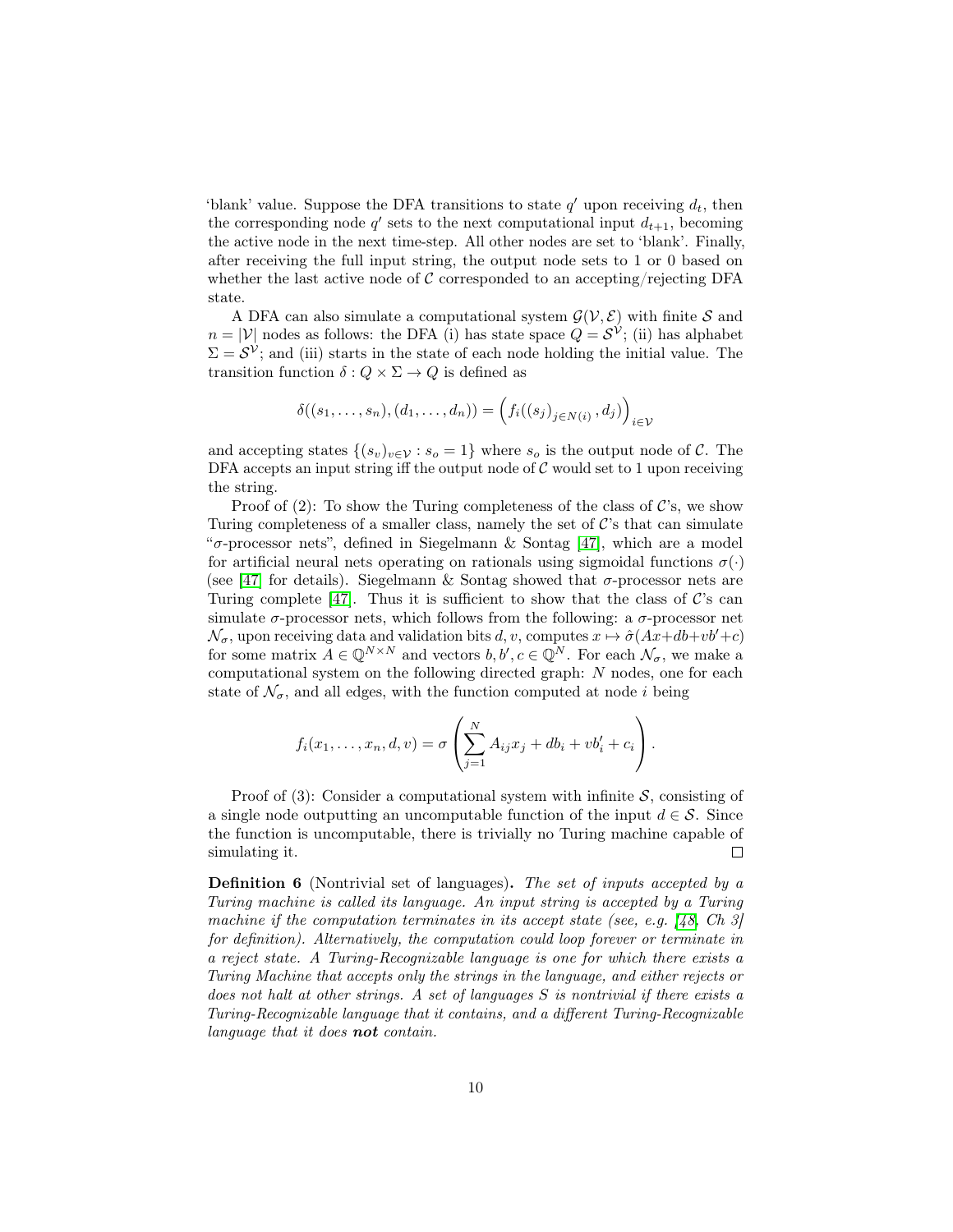Any I/O relationship for  $\mathcal C$  can be reduced to a decision problem/language (i.e. a mapping from finite string input to binary "accept/reject" output) by designating one of its possible outputs as "reject", and accepting strings with any other output. Thus, an I/O relationship for  $\mathcal C$  can be viewed as a language of C. Thus, our definition of I/O relationship sets  $\mathcal{F}_p$  naturally extends to *nontrivial*  $\mathcal{F}_p$ 's. We now state Rice's theorem (Theorem [2\)](#page-10-2), which provides an undecidability result that we rely on to derive our undecidability result (Theorem [3\)](#page-10-1) by connecting our class of  $\mathcal{C}$ 's with Rice's theorem. While originally proven by Rice in [\[30\]](#page-19-5), for simplicity, we use the statement of Rice's theorem from [\[46\]](#page-20-8).

<span id="page-10-2"></span>**Theorem 2** (Rice's theorem [\[30,](#page-19-5) [46\]](#page-20-8)). Let S be a nontrivial set of languages. It is undecidable whether the language recognized by an arbitrary Turing machine lies in S.

<span id="page-10-1"></span>**Theorem 3.** For an H containing a nontrivial  $\mathcal{F}_p$ , for any  $L \geq 0$ ,  $M = \infty$ , and  $Q = 0$ , there is no Turing machine A which can accept as input, an arbitrary computational system  $C$  with infinite set  $S$  and computable functions evaluated at nodes, and output  $TM_{\mathcal{C},M,H,Q}$  that satisfies the reverse engineering properties in Definition [5.](#page-8-1)

*Proof.* Assuming there were such a Turing machine  $A$ , we construct a Turing machine  $M$  (that will solve Rice's problem) as follows: accept input string s encoding Turing machine corresponding to  $\mathcal C$  (Theorem [1](#page-8-2) states that, with infinite S and computable functions, the class of  $\mathcal{C}$ 's is Turing equivalent), and give s as input to A. If A outputs a Turing Machine that, on input  $p$  (for a nontrivial  $\mathcal{F}_p$ ), outputs 'no solution' or  $> 0$  interventions, then M outputs 0, else (i.e., for 0 interventions) it outputs 1. Then  $M$  decides whether an input Turing machine has language in  $\mathcal{F}_p$ , contradicting Theorem [2.](#page-10-2)  $\Box$ 

### <span id="page-10-0"></span>5 Some examples of reverse engineered systems

**Example 1** (Line communication network). Here,  $C$  is an  $N^2$ -node network arranged as an  $N \times N$  grid and connected using bidirectional links in the pattern shown in Fig. [1a](#page-11-0). The path along a diagonal, going from the  $(0,0)$ -node to the  $(N-1,N-1)$ -node, is a communication path, with inputs coming to the  $(0,0)$ -node, and traversing this path to leave the  $(N-1,N-1)$ -node. The set  $H$  contains all sets of I/O relationships, denoted by  $\mathcal{F}_{i,j}$ , where the  $(i, j)$ -th node is the destination of communication (i.e., the output of the  $(i, j)$ -th node is the communication message).

Reverse engineering C: A declares that it has  $(\mathcal{H}, L, O(\log(N)), 0)$  RE'ed this network for any  $L \geq 0$ . To do so, A first identifies the lone information path in the system, namely, the diagonal. The TM output by  $A$  receives as input  $(i, j)$ , and simply outputs a set of  $|i - j|$  nodes that connect  $(i, j)$  to the diagonal (namely, if  $i > j$ , then  $\{(i, j), (i - 1, j), \ldots, (j, j)\}\$ , and symmetrically if  $j > i$ ; note that this is one among many minimal paths to the diagonal from the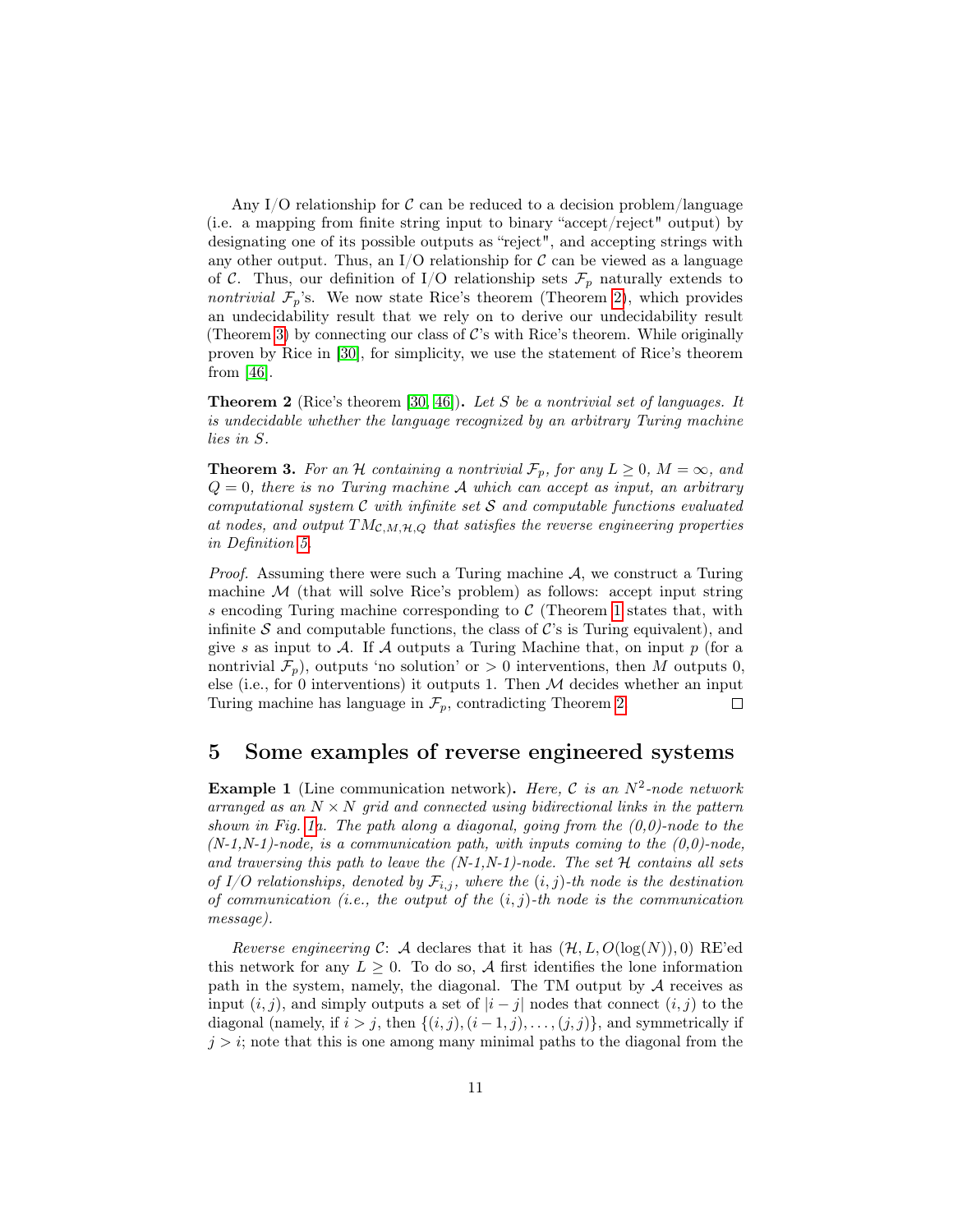

<span id="page-11-0"></span>Figure 1: Examples of the first three  $\mathcal{C}$ 's considered in Section [5](#page-10-0) for reverse engineering. Input nodes have incoming arrows (with no source), output nodes have outgoing arrows (with no destination). In a), an alternative destination node is shown in red, and blue nodes show where interventions need to be performed to change the I/O relationship to have the output go out of this red node. In c), an example set of output nodes that have their I/O relationship changed are shown. Also shown are pathways which could be affected to cause changes in their behavior.

 $(i, j)$ -th node). If the number of nodes in this path exceeds L, the TM can declare "no solution." This algorithm requires the TM to store (i) the indices of the node coordinates  $(i, j)$  (requiring  $O(\log N)$  bits of memory), and (ii) instructions for execute this simple algorithm of reducing one of the two indices (whichever is larger) until they are both equal (requiring constant memory).

**Example 2** (Network-coding butterfly). Here, C is the network-coding butterfly network from Ahlswede et al.'s network coding work [\[41\]](#page-20-3). Briefly, two binary symbols, a and b, are communicated at both outputs, despite rate limitation on all links of 1 bit, by utilizing an XOR operation in the middle link (see Fig. [1b](#page-11-0)).  $\mathcal{F}_p$  is the set of all changed I/O relationships (not equal to the original butterfly network) where a) only the first output node is affected (indexed by  $p = 1$ ); b) only the second output node is affected  $(p = 2)$ ; c) both output nodes are affected  $(p = 3)$ .

Reverse Engineering C: A declares that it has  $(\mathcal{H}, 1, M, 0)$  RE'ed C (with M specified below). For the network-coding butterfly, a single intervention suffices. For  $p = 1$ , an intervention on the top edge, for  $p = 2$ , an intervention on the bottom edge, and for  $p = 3$ , an intervention on the middle edge suffice. M is simply the length of a (e.g., the smallest) Turing machine that outputs the correct intervention for the input p.

**Example 3** (N-point FFT-butterfly network). Here,  $C$  is the FFT butterfly network for computing the N-point FFT on a finite field  $[49]$ . H is the collection of I/O relationship sets  $\mathcal{F}_p$  where any single  $\mathcal{F}_p$  is the set of all possible changed I/O relationships that only affect a fixed subset of the output nodes (the subset is indexed by p) in the butterfly network.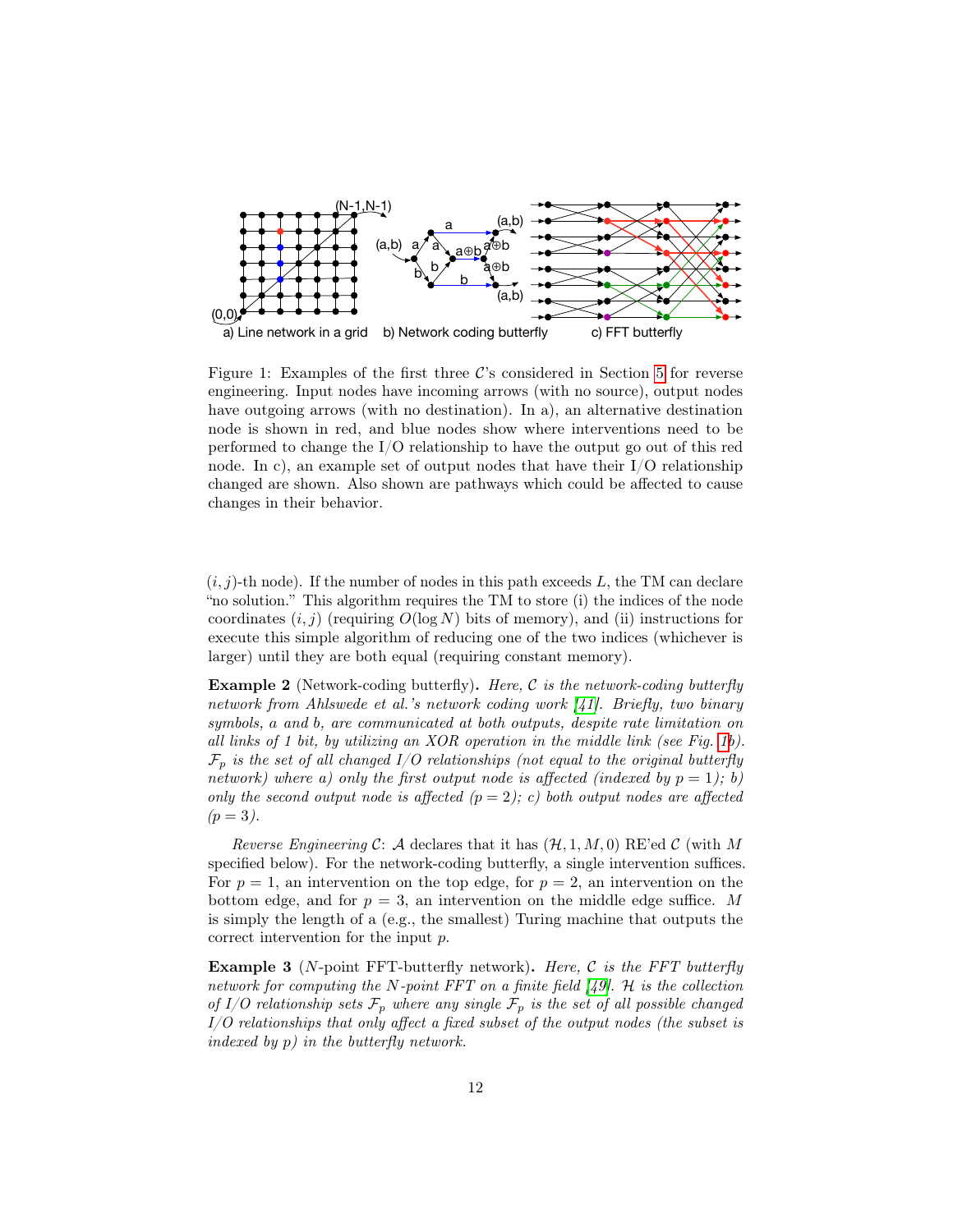Reverse engineering C: A declares that it has  $(\mathcal{H}, L = 1, M = O(N), Q = 1)$ RE'ed  $\mathcal{C}$ . I.e.,  $\mathcal{A}$  declares that it can a) label which I/O relationship sets are obtained by intervening on a single node; b) Output a single node that on intervention yields the desired I/O characteristics; and c) use  $M = O(N)$  memory and one multi-intervention query  $(Q = 1)$  in doing so. The key observation is that (see Figure [1c](#page-11-0)) if an I/O change inside a  $\mathcal{F}_p$  can arise from interventions on a single node, then one such node is the one that we arrive at by stepping leftwards (by  $log_2(B)$  steps if B, the number of affected output nodes, is  $2^k$  for some  $k \in \mathbb{N}$ ) from any of the affected output nodes (see Fig. [1c](#page-11-0) for intuition).

The TM output by  $A$  executes the following: the input p provides the indices of the output nodes affected by the intervention. If the number of these nodes is not  $2^k$  for some  $k \in \mathbb{N}$ , output "no solution" (a single intervention is insufficient). If it is, then choose the first such output node, and, looking at the FFT architecture, traverse left by k steps. Ask the oracle if an intervention on this node can produce a desired I/O pattern. If yes, then a solution is this node. If not, output "no solution" ( $> 1$  interventions needed).



<span id="page-12-1"></span>Figure 2: A simplified reward network in the brain for humans (edited to clearly illustrate directions of links. Original downloaded from Wikipedia. Usage license: By GeorgeVKach - CC BY-SA 4.0, [https://commons.wikimedia.org/w/index.](https://commons.wikimedia.org/w/index.php?curid=95811318)) [php?curid=95811318\)](https://commons.wikimedia.org/w/index.php?curid=95811318)). A more detailed figure is in [\[29\]](#page-19-4), which furhter illustrates some of the salient nodes and links, including VTA: Ventral Tegmental Area, AMY: Amygdala, HIPP: Hippocampus, PFC: Pre-Frontal Cortex, NAc: Nucleus Accumbens.

## <span id="page-12-0"></span>6 Examining the state of understanding of an exemplar brain network: the reward network in the brain

The brain's reward network is a complex circuit that is responsible for desire for a reward, positive reinforcement, arousal, etc. Dysfunction in this network can result in depression, obsessive-compulsive disorder (OCD), addiction, etc. The reward network consists of several large centers, such as the ventral tegmental area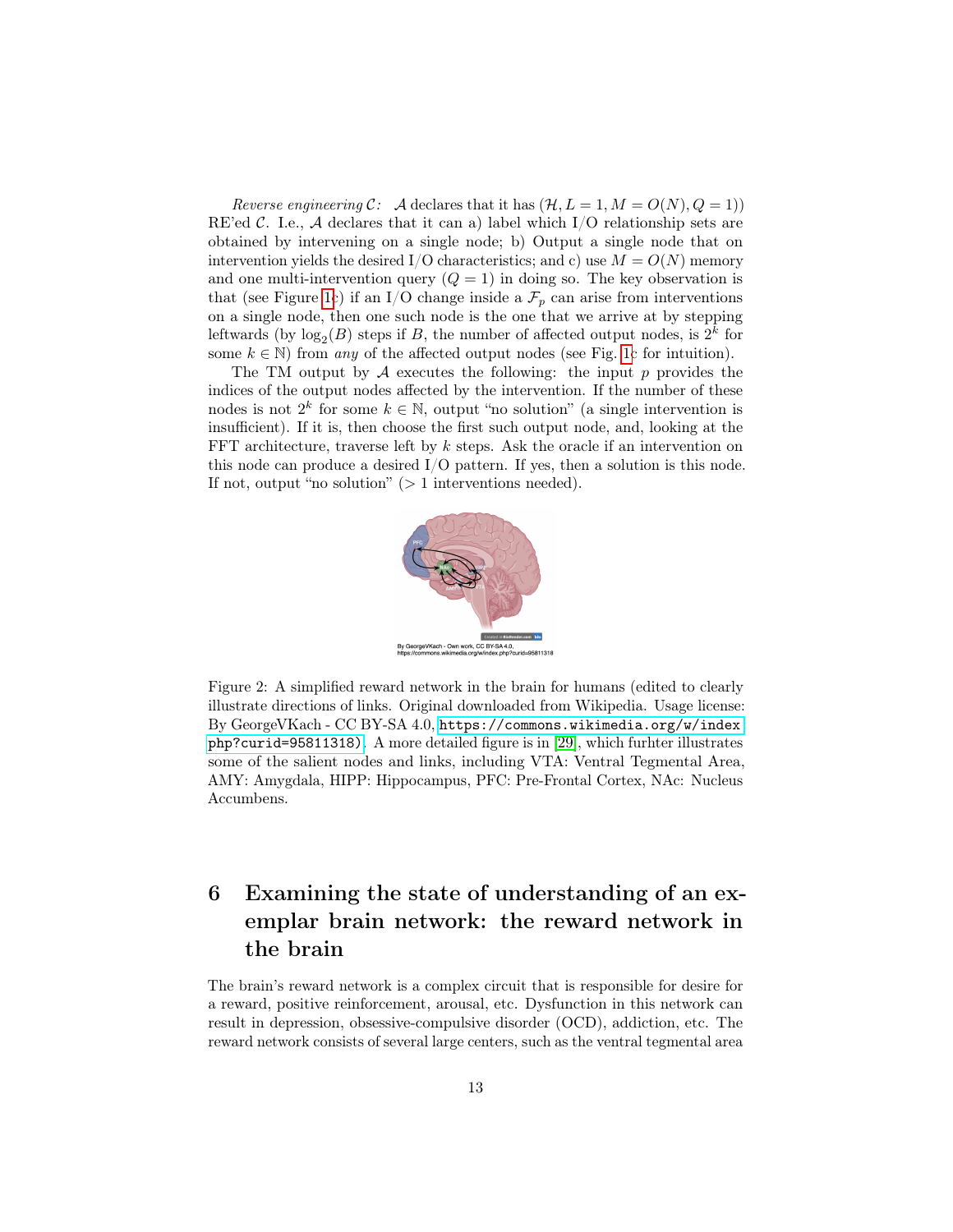(VTA), the Amygdala (Amy), the Nucleus Accumbens (NAc), the Hippocampus (Hipp), the Prefrontal Cortex (PFC), the Orbitofrontal Cortex (OFC), etc., that interact with one another in complex ways. A simplified version of this network is illustrated in Fig. [2.](#page-12-1)

Decades of scientific research has helped develop some understanding of how these large brain regions interact. Below, we provide a brief overview of this body of work in the context of representation of "valence" (positive or negative emotion) in the reward network. We refer biologically-inclined readers to [\[50,](#page-20-12) [29\]](#page-19-4) as starting points for a deeper study. This overview summarizes the understanding of the reward network as it stands today, and how it can suggest strategies for interventions. We want the reader to observe that, while the understanding is quite detailed, it is still far from that needed for the reverseengineering goal laid out in our work. This discrepancy could help set an aim for neuroscientists, but also help expand (in subsequent work) our computer-scientific definitions to include limitations of the understanding of, and/or the ability to intervene on, this circuit (e.g. if some nodes are inaccessible for stimulation, or less explored for their functional understanding).

Back in 1939, Klüver and Bucy [\[51\]](#page-20-13) observed (in monkeys) that lesioning in the temporal lobe and amygdala led to extreme emotional changes, including loss of fear responses, failure to learn from aversive stimuli, and increased sexual behavior (leading to what is called Klüver-Bucy syndrome in humans with similar injuries). Since this work, animal studies, including in mice, rats, monkeys, etc., have been frequently used to understand how the brain responds to rewarding/pleasant (positively valenced) or aversive (negatively valenced) stimulus presentation. Many studies have since examined which regions of the brain "represent valence", in that their neural response statistics change when positive vs negatively valenced stimuli are presented. These studies show that many (broad) regions represent valence, including the amygdala [\[52,](#page-20-14) [53\]](#page-20-15), nucleus accumbens [\[54\]](#page-21-0), ventral tegmental area [\[55\]](#page-21-1), orbitofrontal and prefrontal cortex [\[56\]](#page-21-2), lateral hypothalamus [\[57\]](#page-21-3), subthalamic nucleus [\[58\]](#page-21-4), hippocampus [\[52\]](#page-20-14), etc. (see [\[50\]](#page-20-12) for an excellent survey). Recently, advances in neuroengineering, especially in optogenetics [\[59\]](#page-21-5) and minimally invasive implants [\[13\]](#page-17-12), enable finer-grained examination within these broad brain regions, including spatiotemporally precise interventions, examining neural "populations", i.e., collections of neurons within the same broad region that are similar "functionally" (i.e., in how they respond to rewarding or aversive stimuli), genetically (e.g., in the type of neurons), and/or in their connectivity (which region they connect with). For Nucleus Accumbens, for instance, these techniques have led to further separation of the region into its core vs its shell. Dopamine release in the core (often due to activation of the VTA by a rewarding or aversive stimulus) appears to reinforce rewarding behavior, while same dopamine released in the shell can lead to both rewarding and aversive stimuli. E.g. an addiction 'hotspot' is found in the medial shell, while in another location, a 'coldspot' reduces response to addictive stimuli, suggesting a fine control by the two populations (see [\[50\]](#page-20-12)). Similarly refined understanding has been developed for other nodes, e.g. the amygdala and the VTA (see [\[50\]](#page-20-12)).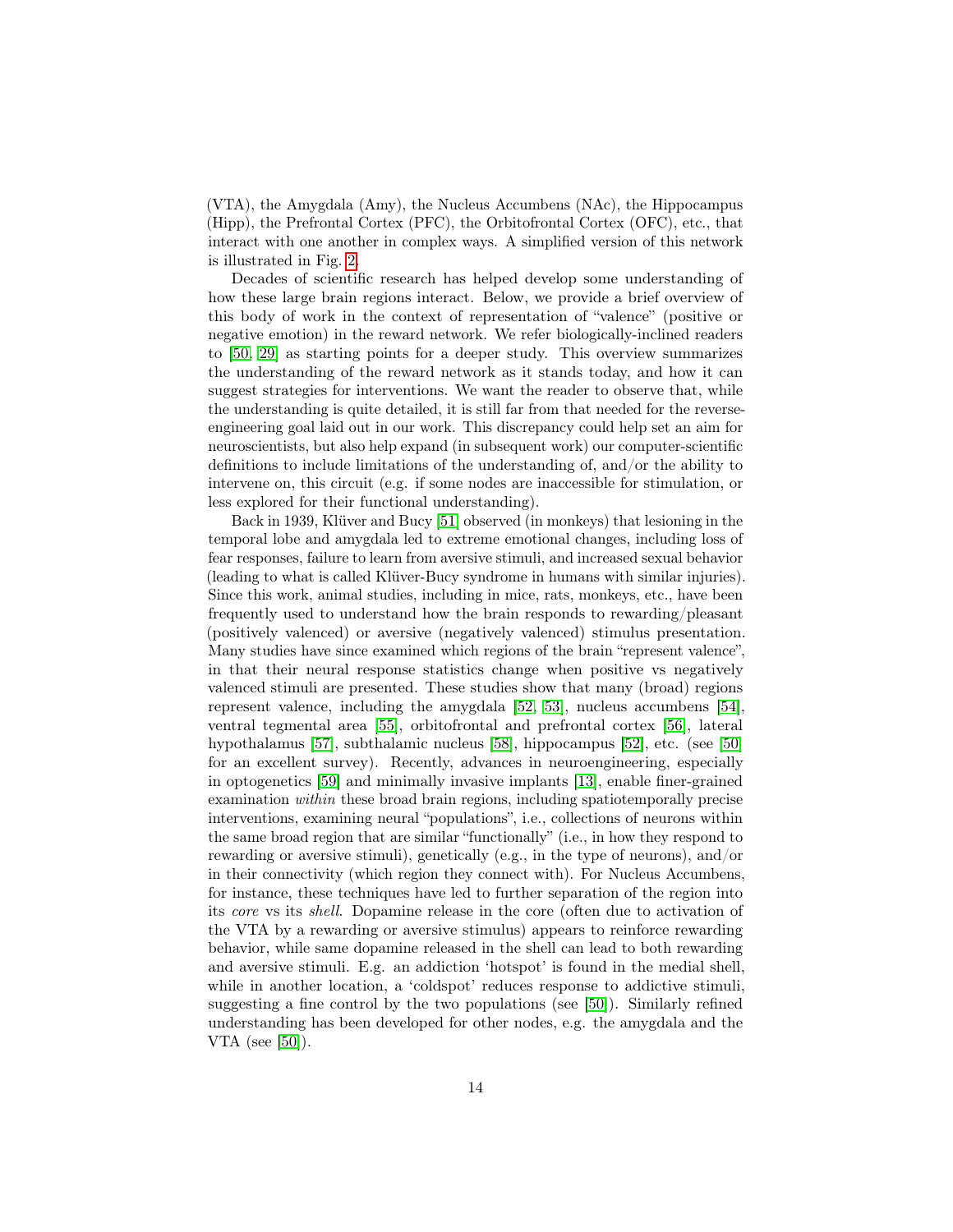Thus, at first glance, one way think that that estimation of what stimulus presentation affects which neural population, and how interventions on a neural population affect processing of a stimulus, are increasingly at a spatial resolution that is required to answer reverse engineering questions we pose here (they will only be further enabled by recent advances in neuroengineering [\[59,](#page-21-5) [13\]](#page-17-12)). Indeed, many clinicians are already utilizing this understanding to do surgical implants that intervene on functioning of this network, including for depression [\[17\]](#page-18-3), OCD [\[18\]](#page-18-4), addiction [\[19\]](#page-18-5), obesity [\[20\]](#page-18-6), etc., when the disorder is extreme. However, our understanding of the network is still severely lacking: we do not know, for instance, what the functions computed at these nodes are, which can have a significant effect on what the minimal intervention is.

These limitations in understanding of this network affects our ability to provide optimized solutions (e.g. those that are minimal in the sense discussed in our paper). This might seem intuitive, but for completeness we include a simple example of the influence of the Nucleus Accumbens on subsequent nodes (PFC and OFC). E.g., suppose its output to PFC,  $Y_{NAc\rightarrow PFC} = I_{HS} - I_{CS}$  is the difference of the outputs of the hotspot  $I_{HS}$  and the coldspot  $I_{CS}$  discussed above. Further, the output to OFC could be A) the ratio; or B) the difference of the outputs of the hotspot and the coldspot. That is,  $Y_{NAc\rightarrow OFC}^{(1)} = I_{HS}/I_{CS}$ and  $Y_{NAc \to OFC}^{(2)} = I_{HS} - I_{CS}$ . The goal is to produce an intervention that makes  $Y_{NAc\rightarrow OFC} = Y_{NAc\rightarrow PFC} = (1 - \gamma)I_{HS}$  (i.e., H is constituted by the I/O relationships of this form for NAc, one for each  $\gamma$ ). Now, let's assume that links (arising from separate nodes) from the hotspot and the coldspot populations go to PFC and OFC, but the coldspot receives  $I_{CS}$  from a common ancestor. It is easy to see that in this case, the reverse engineering solution depends on which is the actual function: if  $Y_{NAc\rightarrow PFC} = Y_{NAc\rightarrow OFC}^{(2)} = I_{HS} - I_{CS}$ , intervening on the coldspot's ancestor will suffice (namely, by setting  $I_{CS} = \gamma I_{HS}$ ). However, if  $Y_{NAc\rightarrow OFC}$  is the ratio,  $Y_{NAc\rightarrow OFC}^{(1)} = I_{HS}/I_{CS}$ , the set of minimal interventions could be of cardinality two, constituted by interventions on two locations within the coldspot, to get both outputs to equal  $(1 - \gamma)I_{HS}$  (namely, one that outputs to PFC should have the signal  $\gamma I_{HS}$ , whereas one that outputs to OFC should have the signal  $1/(1 - \gamma)$ . Observe that the qualitative relationship between how  $I_{HS}$  and  $I_{CS}$  affect the outputs is similar in the two possibilities considered here (i.e., the first increases the outputs, and the second reduces it).

We think that this suggests the possibility of subsequent work which uses a computer-scientific and information-theoretic lens to contribute to design of experiments (observational and interventional) for garnering the needed inferences about this computational system (such as modeling functions computed at nodes, not just activation/influence of a node).

### <span id="page-14-0"></span>7 Discussion and limitations

What aspect in our work makes it motivated by neuroscience? After all, our computation system model is fairly general, and builds on prior work in theoretical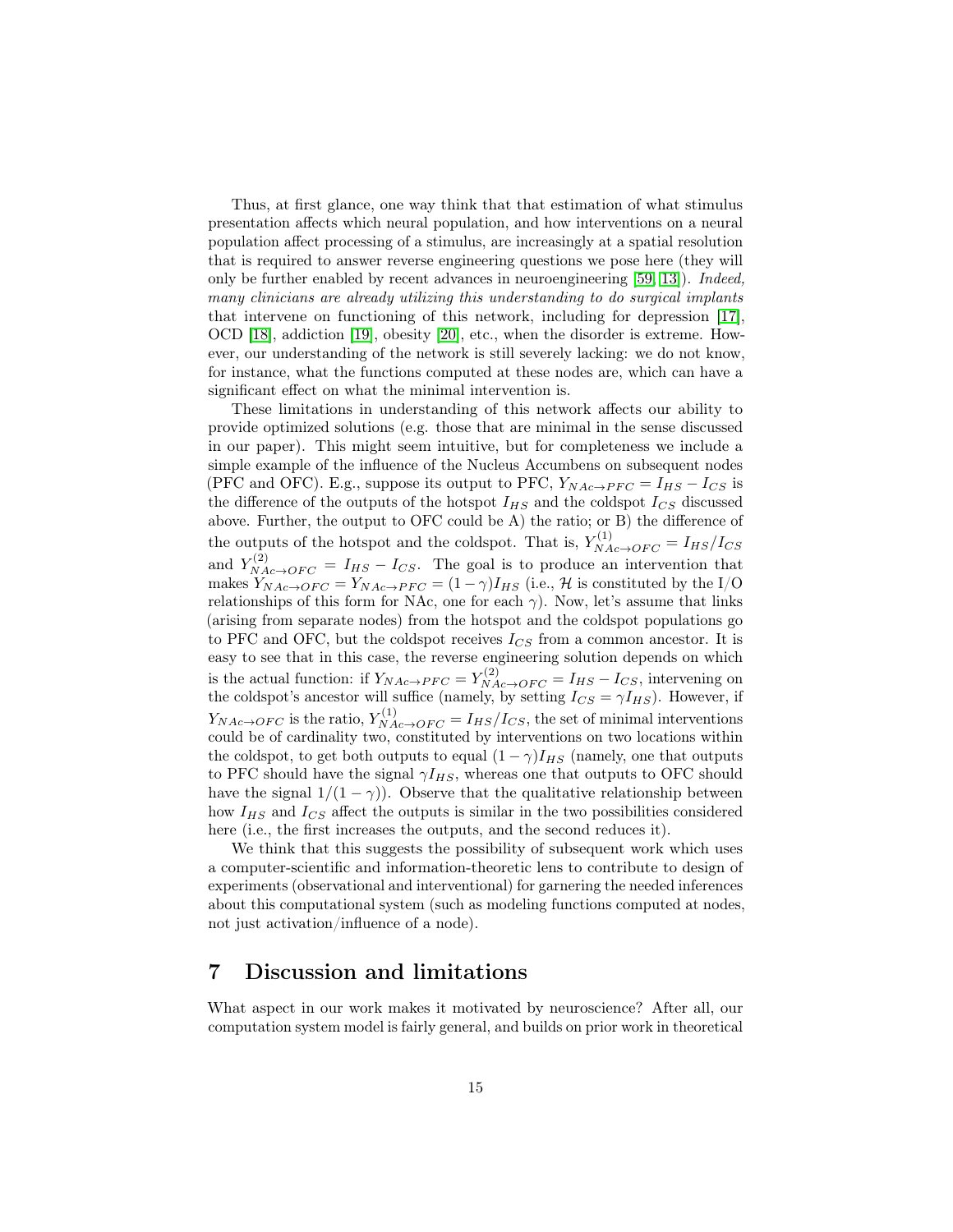computer science (see, for instance, work on "VLSI theory" in the 1980s [\[60,](#page-21-6) [42\]](#page-20-4), which motivated models in [\[31,](#page-19-6) [61,](#page-21-7) [62\]](#page-21-8) that we are, in turn, inspired by). While, intellectually, finding a set of minimal interventions demonstrates strong understanding of how a computational system works, we believe that, operationally, the minimal intervention aspect is most closely tied to networks in neuroscience. Intervening on machine-learning networks (such as ANNs), we can find no natural reason why one should attempt to find minimal interventions. Editing few nodes and/or edges of ANNs implemented in hardware is not a problem that is relevant in today's implementations. However, this problem arises naturally in neuroscience, as one would naturally want to to intervene on as few locations as possible (say, because each location requires a surgical intervention). Of relevance here is a recent work on cutting links in epileptic networks, where the authors seek a similar minimalism [\[63\]](#page-21-9).

Our definition of what constitutes a minimal intervention could be tied more closely to biological constraints and peculiarities. While our definition is motivated from recent surgical interventions on the reward circuitry and advances in neuroscience, sometimes, a noninvasive intervention, even if more diffused, might be preferred to an invasive intervention because it does not require implantation (implantation has risk of infection, need for removal etc.). Similarly, it is known that in the brain (even in the reward network [\[50\]](#page-20-12)), different populations have different likelihood of having neurons that represent and affect valence, and different neurons also have different magnitudes of effects they produce on the network's reward valuation. The practical difficulties of finding a neuron close to where an implant is placed, and/or difficulty-levels of surgical interventions, might need to be incorporated in our model.

As a practical direction, we think that clinical neuroscience research should not only focus on describing the system or examining some causal pathways of interventions, but also actively on modifications and interventions at the fewest possible locations (or minimal in ways suited to the specific disorder) that can change the I/O behavior to a desirable one. It is conceivable that a neuroscientist might want to demonstrate how they are able to "control" the circuit as a way of certifying their understanding of the system. From this perspective, we recognize that this demonstration of control (to any  $I/O$  behavior) of the circuit is stronger than what might be needed for getting a specific behavior that is desirable, and this can be captured in our definition by careful choice of H.

Our nodes-and-edges discrete-time model is a crude one, because even single cells can exhibit extremely complex dynamics [\[64,](#page-21-10) [65\]](#page-21-11). However, models such as ours are commonly used (e.g. [\[31,](#page-19-6) [66,](#page-22-0) [67\]](#page-22-1) and references therein) in computational neuroscience as a first step, and have been applied to real data. Here, our goal is to use these models to formally state the reverse engineering definition, which allows us to illustrate how reverse engineering could be achieved, and obtain undecidability results for a class of problems.

On our requirements, one can replace bounded memory constraints to other constraints [\[43\]](#page-20-5) (e.g., computational or informational [\[45\]](#page-20-7)), or also seek *approxi*mately minimal interventions. We believe that (based on simplicity of results in Appendix [B\)](#page-23-0) the general problem will continue to be undecidable for many such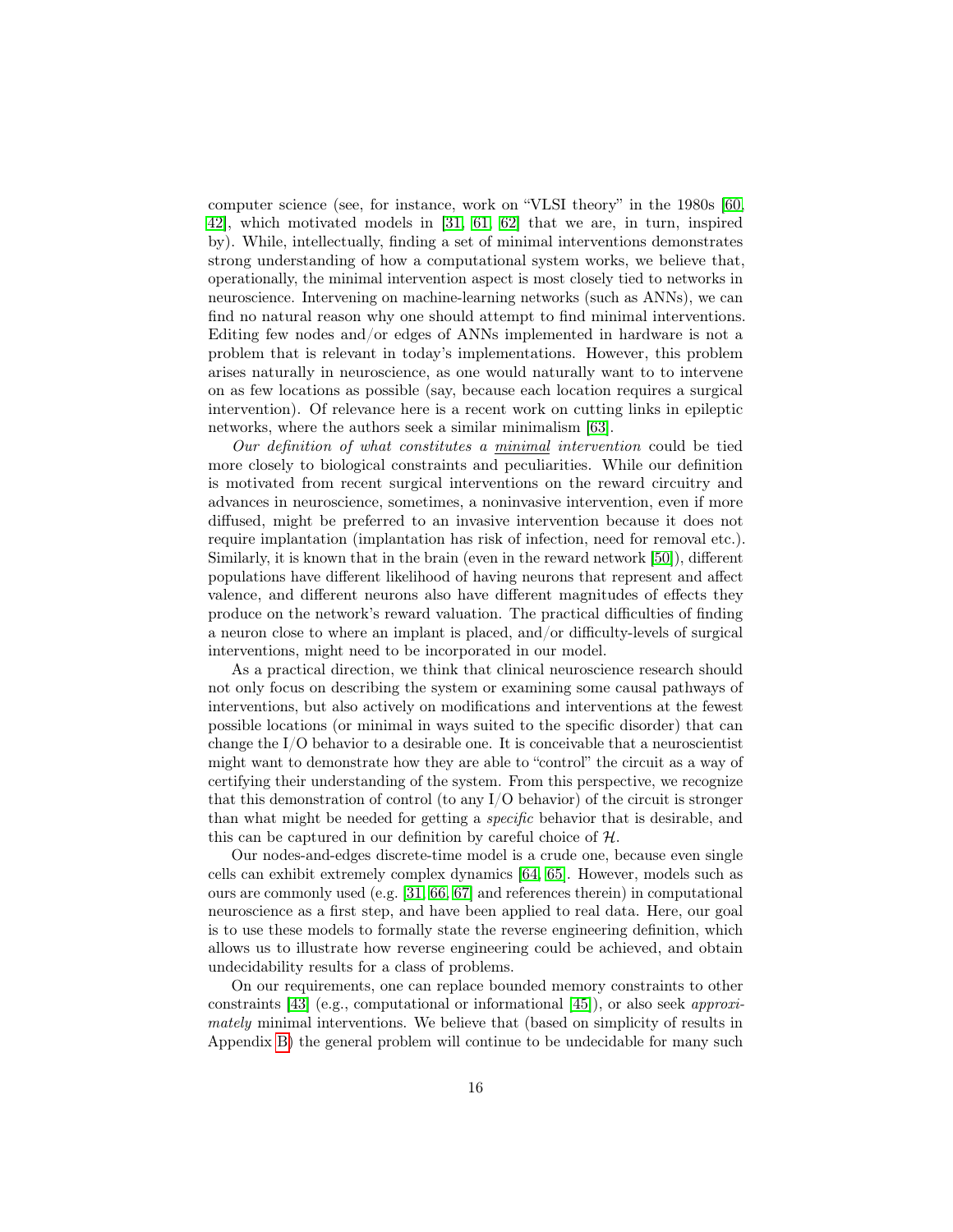variations. Hardness/impossibility results have continued to inform and refine approaches across many fields (e.g. hardness of Nash equilibrium [\[68\]](#page-22-2) and of decentralized control problems [\[69\]](#page-22-3), and recent undecidability results in physics [\[70,](#page-22-4) [71\]](#page-22-5), among others). An undeniable consequence of our result is that there cannot exist an algorithm that solves the reverse engineering problem posed here in general. There exist cases that are extremely hard to reverse engineer, even if (as illustrated by our examples in Section [5\)](#page-10-0), in many cases, reverse engineering can be accomplished.

On our undecidability result, note that if the alphabet of computation is finite, then the reverse engineering problems posed here are decidable. However, in that case, the model for brain is also not Turing complete. Finally, one must note that undecidability is not an artifact of our definition. As shown in Appendix [B,](#page-23-0) other plausible definitions we considered also yielded analogous undecidability results. Our proof technique extends to many related definitions, as illustrated by the relaxed assumptions under which we are able to prove the results (and, indeed, the relaxed assumptions under which Rice's theorem is obtained). As rapid advances in neuroengineering enable breakthrough neuroscience, challenging conceptual and mathematical problems will arise. In fact, today, both AI and neuroscience are using increasingly complex models and are asking increasingly complex interpretability/reverse engineering questions. It is worth asking whether instances of this question are undecidable, and, if decidable, how the complexity of a reverse engineering problem scales with the problem size.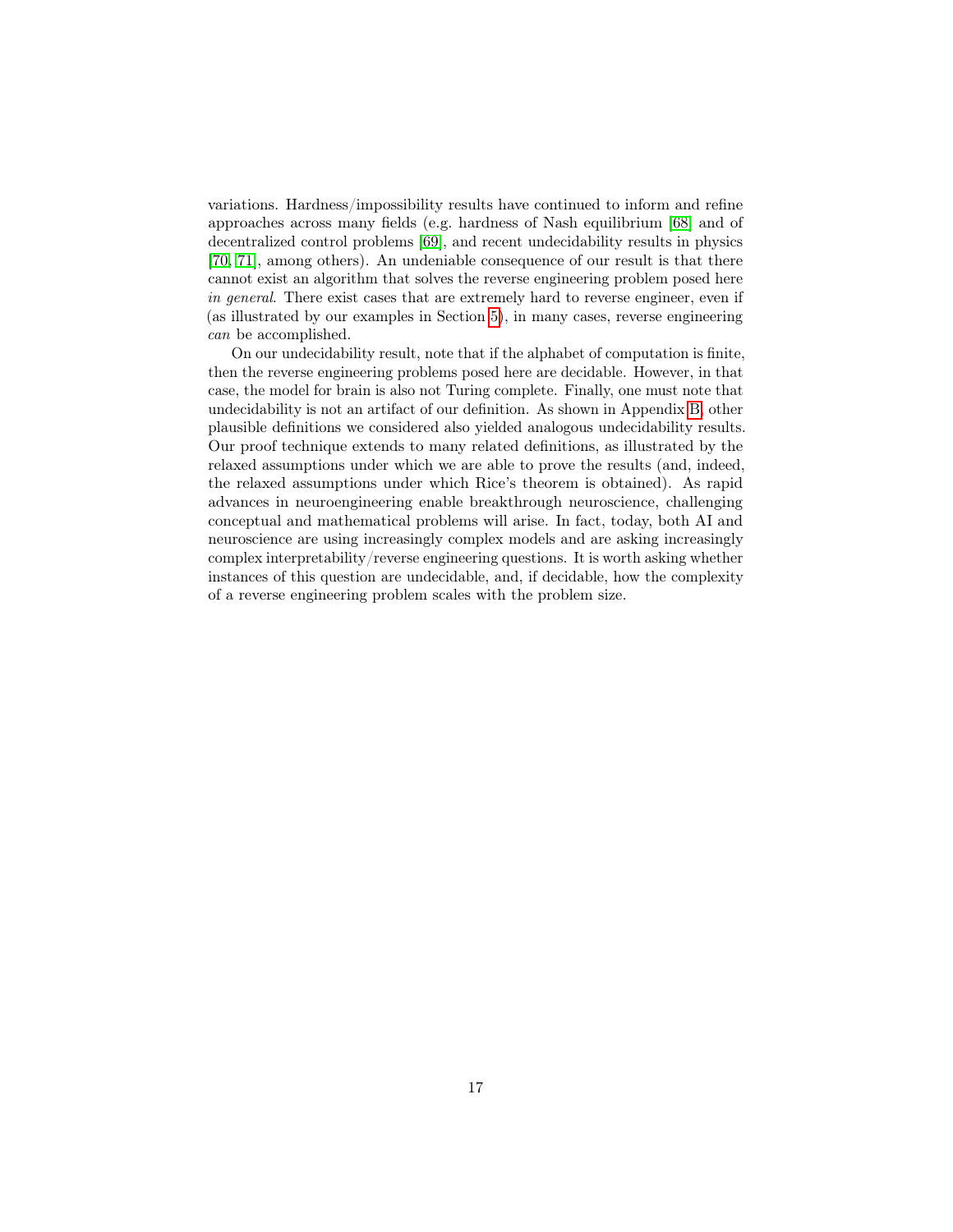### References

- <span id="page-17-0"></span>[1] Yuri Lazebnik. Can a biologist fix a radio?—or, what i learned while studying apoptosis. Cancer cell, 2(3):179–182, 2002.
- <span id="page-17-8"></span>[2] Ian H Stevenson and Konrad P Kording. How advances in neural recording affect data analysis. Nature neuroscience, 14(2):139–142, 2011.
- <span id="page-17-1"></span>[3] Eric Jonas and Konrad Paul Kording. Could a neuroscientist understand a microprocessor? PLoS computational biology, 13(1):e1005268, 2017.
- <span id="page-17-2"></span>[4] Peiran Gao and Surya Ganguli. On simplicity and complexity in the brave new world of large-scale neuroscience. Current opinion in neurobiology, 32:148–155, 2015.
- <span id="page-17-9"></span>[5] John J Hopfield and Carlos D Brody. What is a moment? Transient synchrony as a collective mechanism for spatiotemporal integration. Proceedings of the National Academy of Sciences, 98(3):1282–1287, 2001.
- <span id="page-17-3"></span>[6] W James Murdoch, Chandan Singh, Karl Kumbier, Reza Abbasi-Asl, and Bin Yu. Definitions, methods, and applications in interpretable machine learning. Proceedings of the National Academy of Sciences, 116(44):22071– 22080, 2019.
- <span id="page-17-4"></span>[7] Finale Doshi-Velez and Been Kim. Towards a rigorous science of interpretable machine learning. arXiv preprint arXiv:1702.08608, 2017.
- <span id="page-17-5"></span>[8] Alexander R Galloway and Jason R LaRivière. Compression in philosophy. boundary 2, 44(1):125–147, 2017.
- <span id="page-17-6"></span>[9] Carl F Craver. When mechanistic models explain. Synthese, 153(3):355–376, 2006.
- <span id="page-17-7"></span>[10] GJ Chaitin. Epistemology as information theory: From leibniz to omega. arXiv preprint math/0506552, 2005.
- <span id="page-17-10"></span>[11] Philippe Bracke, Anupam Datta, Carsten Jung, and Shayak Sen. Machine learning explainability in finance: an application to default risk analysis. Bank of England Working Paper, 2019.
- <span id="page-17-11"></span>[12] James Woodward. Scientific explanation. Stanford Encyclopedia of Philosophy, 2011.
- <span id="page-17-12"></span>[13] Dongjin Seo, Ryan M Neely, Konlin Shen, Utkarsh Singhal, Elad Alon, Jan M Rabaey, Jose M Carmena, and Michel M Maharbiz. Wireless recording in the peripheral nervous system with ultrasonic neural dust. Neuron, 91(3):529–539, 2016.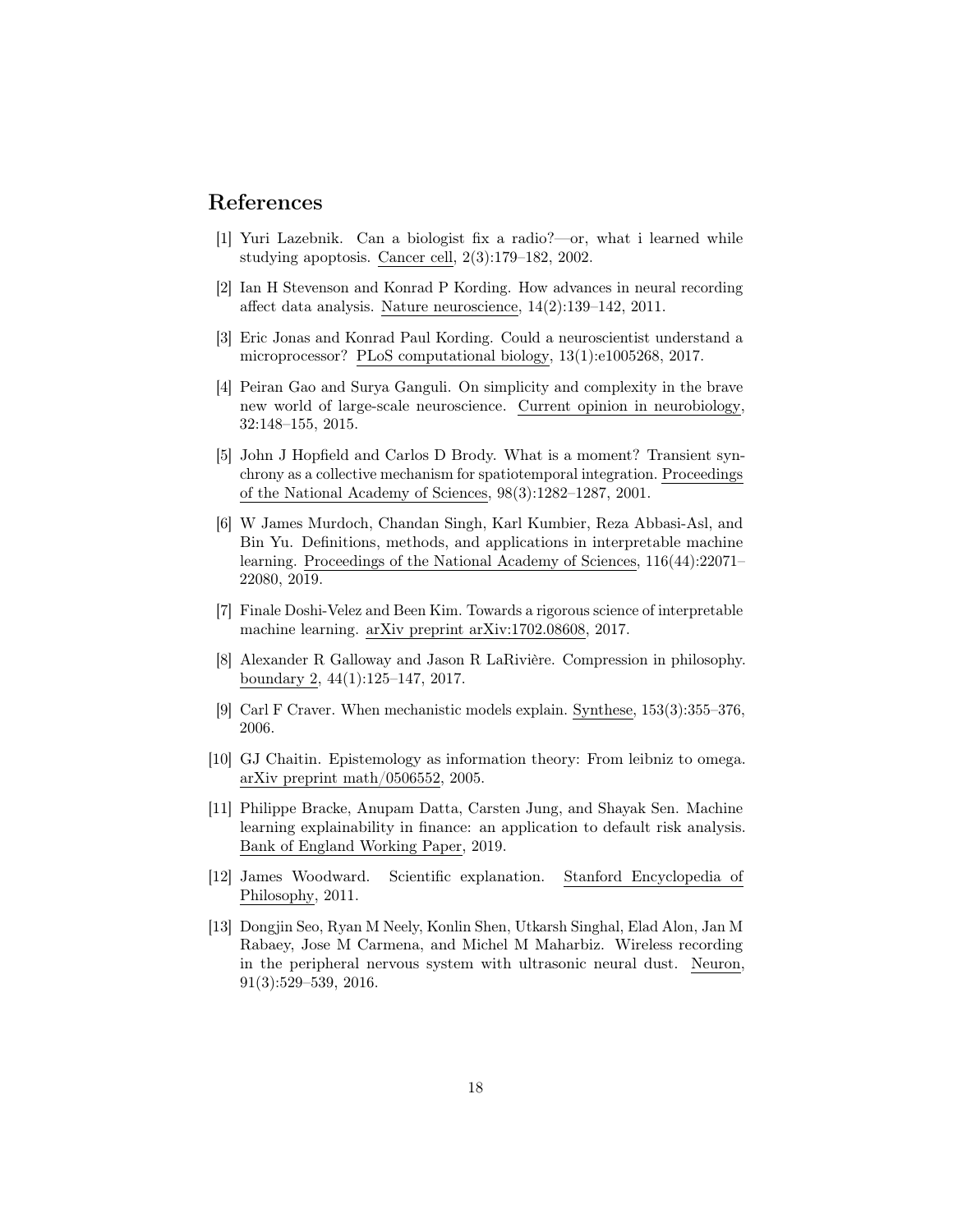- <span id="page-18-0"></span>[14] James K Trevathan, Ian W Baumgart, Evan N Nicolai, Brian A Gosink, Anders J Asp, Megan L Settell, Shyam R Polaconda, Kevin D Malerick, Sarah K Brodnick, Weifeng Zeng, et al. An injectable neural stimulation electrode made from an in-body curing polymer/metal composite. Advanced healthcare materials, 8(23):1900892, 2019.
- <span id="page-18-1"></span>[15] Zixing Xu, Jinhua Xu, Wenjuan Yang, Huoyue Lin, and Gang Ruan. Remote neurostimulation with physical fields at cellular level enabled by nanomaterials: Toward medical applications. APL bioengineering, 4(4):040901, 2020.
- <span id="page-18-2"></span>[16] Mats Forssell, Chaitanya Goswami, Ashwati Krishnan, Maysamreza Chamanzar, and Pulkit Grover. Effect of skull thickness and conductivity on current propagation for noninvasively injected currents. Journal of Neural Engineering, 18(4):046042, 2021.
- <span id="page-18-3"></span>[17] Bettina H Bewernick, René Hurlemann, Andreas Matusch, Sarah Kayser, Christiane Grubert, Barbara Hadrysiewicz, Nikolai Axmacher, Matthias Lemke, Deirdre Cooper-Mahkorn, Michael X Cohen, et al. Nucleus accumbens deep brain stimulation decreases ratings of depression and anxiety in treatment-resistant depression. Biological psychiatry, 67(2):110–116, 2010.
- <span id="page-18-4"></span>[18] Patric Blomstedt, Rickard L Sjöberg, Maja Hansson, Owe Bodlund, and Marwan I Hariz. Deep brain stimulation in the treatment of obsessivecompulsive disorder. World neurosurgery, 80(6):e245–e253, 2013.
- <span id="page-18-5"></span>[19] R Christopher Pierce and Fair M Vassoler. Deep brain stimulation for the treatment of addiction: basic and clinical studies and potential mechanisms of action. Psychopharmacology, 229(3):487–491, 2013.
- <span id="page-18-6"></span>[20] Michael Y Oh, David B Cohen, and Donald M Whiting. Deep brain stimulation for obesity. Neuromodulation, pages 959–966, 2009.
- <span id="page-18-7"></span>[21] Kacper Sokol and Peter Flach. Explainability fact sheets: a framework for systematic assessment of explainable approaches. In Proceedings of the 2020 Conference on Fairness, Accountability, and Transparency, pages 56–67, 2020.
- <span id="page-18-8"></span>[22] Christoph Molnar. Interpretable machine learning. Lulu. com, 2020.
- <span id="page-18-9"></span>[23] Mukund Sundararajan, Ankur Taly, and Qiqi Yan. Axiomatic attribution for deep networks. In International Conference on Machine Learning, pages 3319–3328. PMLR, 2017.
- <span id="page-18-10"></span>[24] Piotr Dabkowski and Yarin Gal. Real time image saliency for black box classifiers. In Advances in Neural Information Processing Systems, volume 30, pages 6970–6979. Curran Associates, Inc., 2017.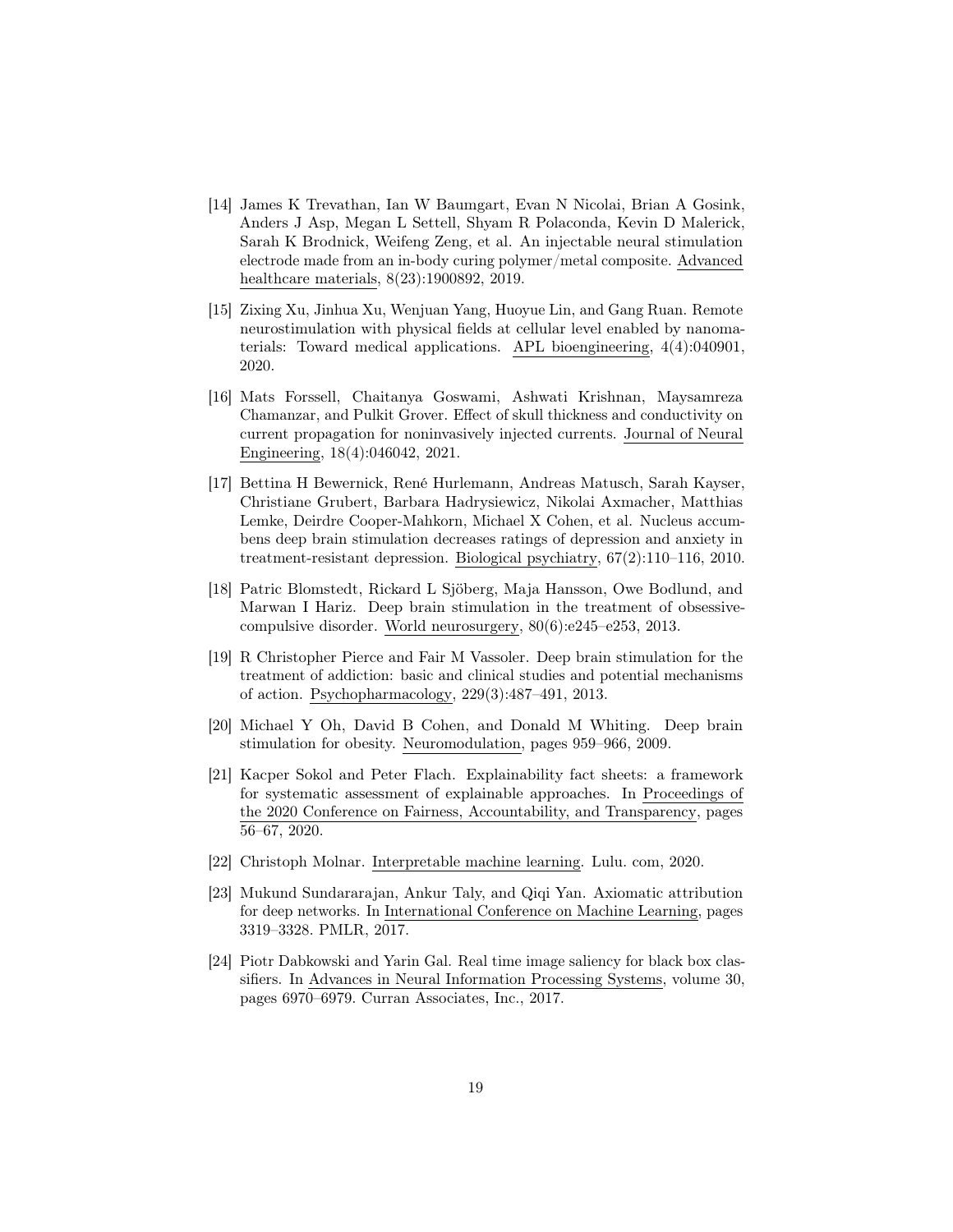- <span id="page-19-0"></span>[25] Umang Bhatt, Adrian Weller, and José M. F. Moura. Evaluating and aggregating feature-based model explanations. In Proceedings of the 29th International Joint Conference on Artificial Intelligence, IJCAI-20, pages 3016–3022, 7 2020. Main track.
- <span id="page-19-1"></span>[26] Pang Wei Koh and Percy Liang. Understanding black-box predictions via influence functions. In International Conference on Machine Learning, pages 1885–1894. PMLR, 2017.
- <span id="page-19-2"></span>[27] Been Kim, Oluwasanmi Koyejo, Rajiv Khanna, et al. Examples are not enough, learn to criticize! Criticism for interpretability. In Neural Information Processing Systems, pages 2280–2288, 2016.
- <span id="page-19-3"></span>[28] Robert E Kass. Brain research is underserved by statistics. COPSS Fisher Lecture, Institute of Mathematical Statistics, 2017.
- <span id="page-19-4"></span>[29] Scott J Russo and Eric J Nestler. The brain reward circuitry in mood disorders. Nature Reviews Neuroscience, 14(9):609–625, 2013.
- <span id="page-19-5"></span>[30] Henry Gordon Rice. Classes of recursively enumerable sets and their decision problems. Transactions of the American Mathematical Society, 74(2):358– 366, 1953.
- <span id="page-19-6"></span>[31] Praveen Venkatesh, Sanghamitra Dutta, and Pulkit Grover. Information flow in computational systems. IEEE Transactions on Information Theory, 66(9):5456–5491, 2020.
- <span id="page-19-7"></span>[32] Karl J Friston. Functional and effective connectivity: a review. Brain connectivity, 1(1):13–36, 2011.
- <span id="page-19-8"></span>[33] Timothy K Horiuchi, Brooks Bishofberger, and Christof Koch. An analog VLSI saccadic eye movement system. In Proceedings of the 6th International Conference on Neural Information Processing Systems, pages 582–589, 1993.
- <span id="page-19-9"></span>[34] Theodore W Berger, Robert E Hampson, Dong Song, Anushka Goonawardena, Vasilis Z Marmarelis, and Sam A Deadwyler. A cortical neural prosthesis for restoring and enhancing memory. Journal of neural engineering, 8(4):046017, 2011.
- <span id="page-19-10"></span>[35] Filip Karlo Došilović, Mario Brčić, and Nikica Hlupić. Explainable artificial intelligence: A survey. In 2018 41st International convention on information and communication technology, electronics and microelectronics (MIPRO), pages 0210–0215. IEEE, 2018.
- <span id="page-19-11"></span>[36] David Marr. Vision. MIT Press, Cambridge MA, 1982.
- <span id="page-19-12"></span>[37] D Peebles and RP Cooper. Thirty years after Marr's vision: Levels of analysis in cognitive science. Topics in Cognitive Science, 7(2):187–190, 2015.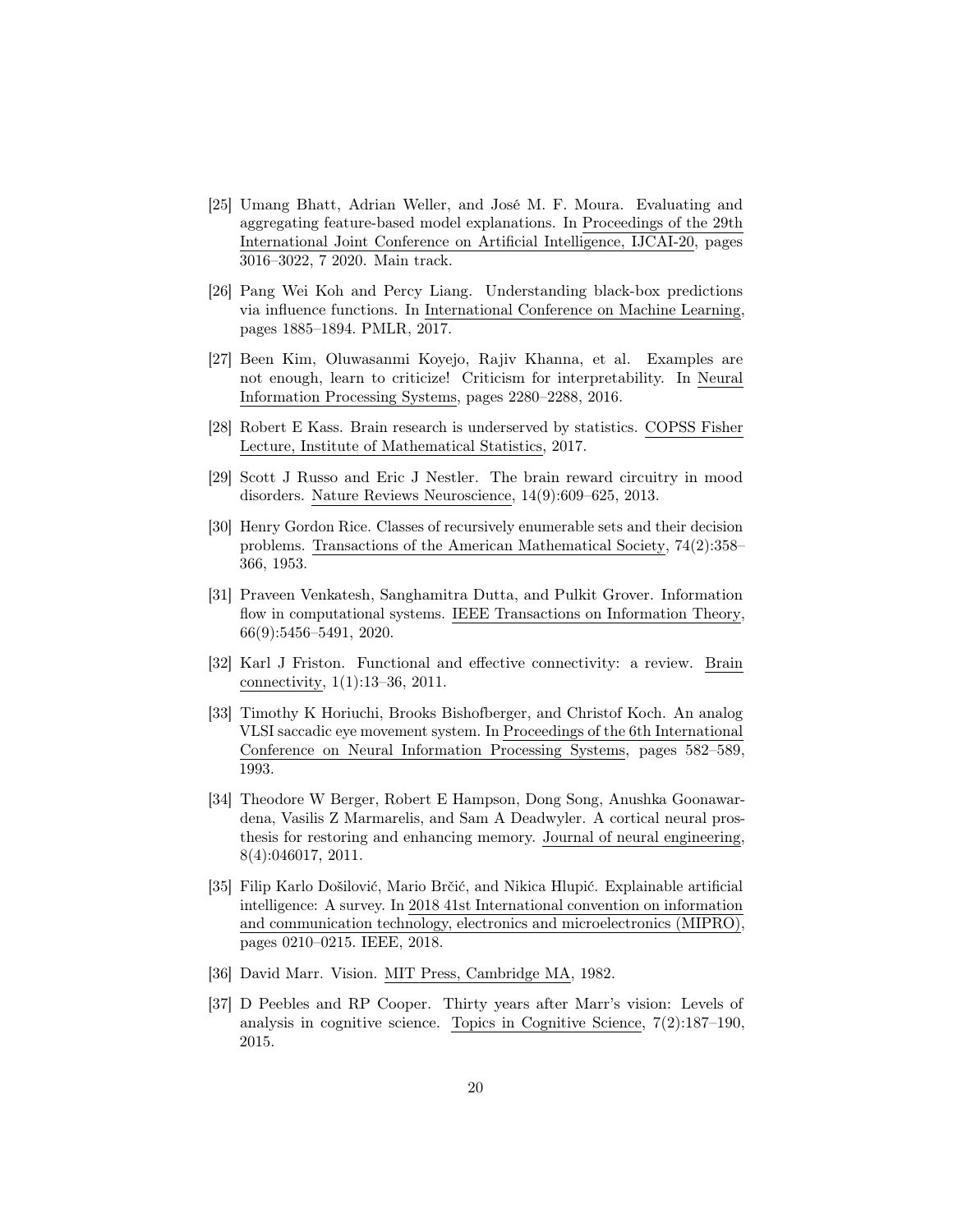- <span id="page-20-1"></span>[38] Yarden Katz. Noam Chomsky on where artificial intelligence went wrong. The Atlantic, 2012.
- <span id="page-20-0"></span>[39] Benjamin James Lansdell and Konrad Paul Kording. Towards learning-tolearn. Current Opinion in Behavioral Sciences, 29:45–50, 2019.
- <span id="page-20-2"></span>[40] Alex Graves, Greg Wayne, and Ivo Danihelka. Neural turing machines. arXiv preprint arXiv:1410.5401, 2014.
- <span id="page-20-3"></span>[41] R. Ahlswede, Ning Cai, S. Y. R. Li, and R. W. Yeung. Network information flow. IEEE Trans. Inf. Th., 46(4):1204–1216, July 2000.
- <span id="page-20-4"></span>[42] Clark David Thompson. A Complexity Theory for VLSI. PhD thesis, Carnegie Mellon University, Pittsburgh, PA, USA, 1980. AAI8100621.
- <span id="page-20-5"></span>[43] Herbert A Simon. Bounded rationality. In Utility and probability, pages 15–18. Springer, 1990.
- <span id="page-20-6"></span>[44] Christos H Papadimitriou and Mihalis Yannakakis. On complexity as bounded rationality. In Proceedings of the twenty-sixth annual ACM symposium on Theory of computing, pages 726–733, 1994.
- <span id="page-20-7"></span>[45] Christopher A Sims. Rational inattention: a research agenda. Technical report, Discussion Paper Series 1, 2005.
- <span id="page-20-8"></span>[46] Hans Hüttel. Rice's theorem, 2007.
- <span id="page-20-9"></span>[47] Hava T Siegelmann and Eduardo D Sontag. On the computational power of neural nets. Journal of computer and system sciences, 50(1):132–150, 1995.
- <span id="page-20-10"></span>[48] Michael Sipser. Introduction to the Theory of Computation. Course Technology, Boston, MA, third edition, 2013.
- <span id="page-20-11"></span>[49] John M Pollard. The fast fourier transform in a finite field. Mathematics of computation, 25(114):365–374, 1971.
- <span id="page-20-12"></span>[50] Praneeth Namburi, Ream Al-Hasani, Gwendolyn G Calhoon, Michael R Bruchas, and Kay M Tye. Architectural representation of valence in the limbic system. Neuropsychopharmacology, 41(7):1697–1715, 2016.
- <span id="page-20-13"></span>[51] Heinrich Klüver and Paul C Bucy. Preliminary analysis of functions of the temporal lobes in monkeys. Archives of Neurology & Psychiatry, 42(6):979– 1000, 1939.
- <span id="page-20-14"></span>[52] Joaquin M Fuster and Arthur A Uyeda. Reactivity of limbic neurons of the monkey to appetitive and aversive signals. Electroencephalography and clinical neurophysiology, 30(4):281–293, 1971.
- <span id="page-20-15"></span>[53] Steven J Shabel and Patricia H Janak. Substantial similarity in amygdala neuronal activity during conditioned appetitive and aversive emotional arousal. Proceedings of the National Academy of Sciences, 106(35):15031– 15036, 2009.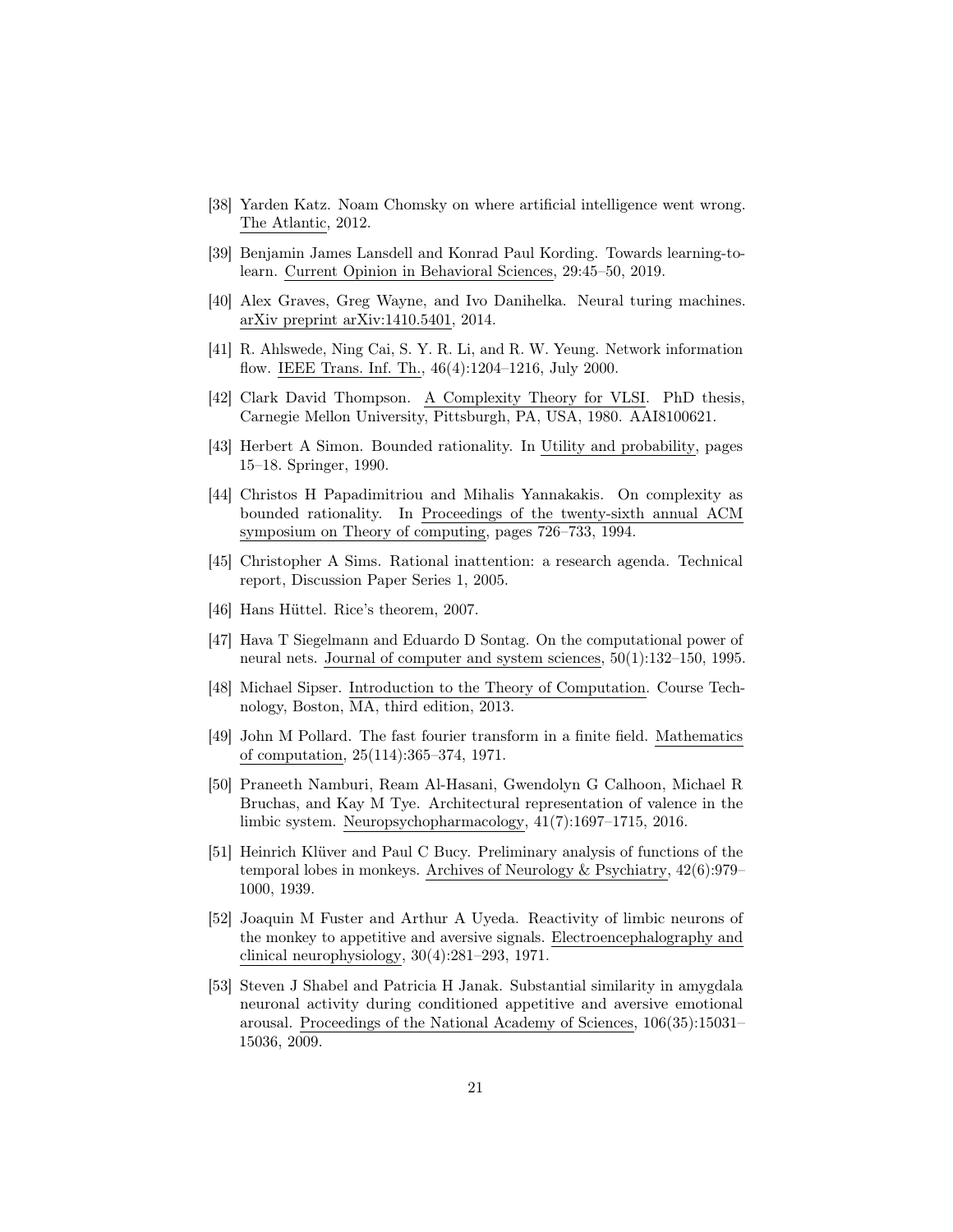- <span id="page-21-0"></span>[54] Mitchell F Roitman, Robert A Wheeler, and Regina M Carelli. Nucleus accumbens neurons are innately tuned for rewarding and aversive taste stimuli, encode their predictors, and are linked to motor output. Neuron, 45(4):587–597, 2005.
- <span id="page-21-1"></span>[55] Masayuki Matsumoto and Okihide Hikosaka. Two types of dopamine neuron distinctly convey positive and negative motivational signals. Nature, 459(7248):837–841, 2009.
- <span id="page-21-2"></span>[56] Geoffrey Schoenbaum, Andrea A Chiba, and Michela Gallagher. Neural encoding in orbitofrontal cortex and basolateral amygdala during olfactory discrimination learning. Journal of Neuroscience, 19(5):1876–1884, 1999.
- <span id="page-21-3"></span>[57] Masaji Fukuda, Taketoshi Ono, Kiyomi Nakamura, and Ryoi Tamura. Dopamine and ach involvement in plastic learning by hypothalamic neurons in rats. Brain research bulletin, 25(1):109–114, 1990.
- <span id="page-21-4"></span>[58] Tomáš Sieger, Tereza Serranová, Filip Ržička, Pavel Vostatek, Jiří Wild, Daniela Št'astná, Cecilia Bonnet, Daniel Novák, Evžen Ržička, Dušan Urgošík, et al. Distinct populations of neurons respond to emotional valence and arousal in the human subthalamic nucleus. Proceedings of the National Academy of Sciences, 112(10):3116–3121, 2015.
- <span id="page-21-5"></span>[59] Edward S Boyden, Feng Zhang, Ernst Bamberg, Georg Nagel, and Karl Deisseroth. Millisecond-timescale, genetically targeted optical control of neural activity. Nature neuroscience, 8(9):1263–1268, 2005.
- <span id="page-21-6"></span>[60] Clark D Thompson. Area-time complexity for vlsi. In Proceedings of the eleventh annual ACM symposium on Theory of computing, pages 81–88, 1979.
- <span id="page-21-7"></span>[61] Praveen Venkatesh, Sanghamitra Dutta, and Pulkit Grover. How should we define information flow in neural circuits? In 2019 IEEE International Symposium on Information Theory (ISIT), pages 176–180. IEEE, 2019.
- <span id="page-21-8"></span>[62] Praveen Venkatesh, Sanghamitra Dutta, and Pulkit Grover. How else can we define information flow in neural circuits? In 2020 IEEE International Symposium on Information Theory (ISIT), pages 2879–2884. IEEE, 2020.
- <span id="page-21-9"></span>[63] Lohith G Kini, John M Bernabei, Fadi Mikhail, Peter Hadar, Preya Shah, Ankit N Khambhati, Kelly Oechsel, Ryan Archer, Jacqueline Boccanfuso, Erin Conrad, et al. Virtual resection predicts surgical outcome for drugresistant epilepsy. Brain, 142(12):3892–3905, 2019.
- <span id="page-21-10"></span>[64] Alan L Hodgkin and Andrew F Huxley. A quantitative description of membrane current and its application to conduction and excitation in nerve. The Journal of physiology, 117(4):500–544, 1952.
- <span id="page-21-11"></span>[65] Eugene M Izhikevich. Dynamical systems in neuroscience. MIT press, 2007.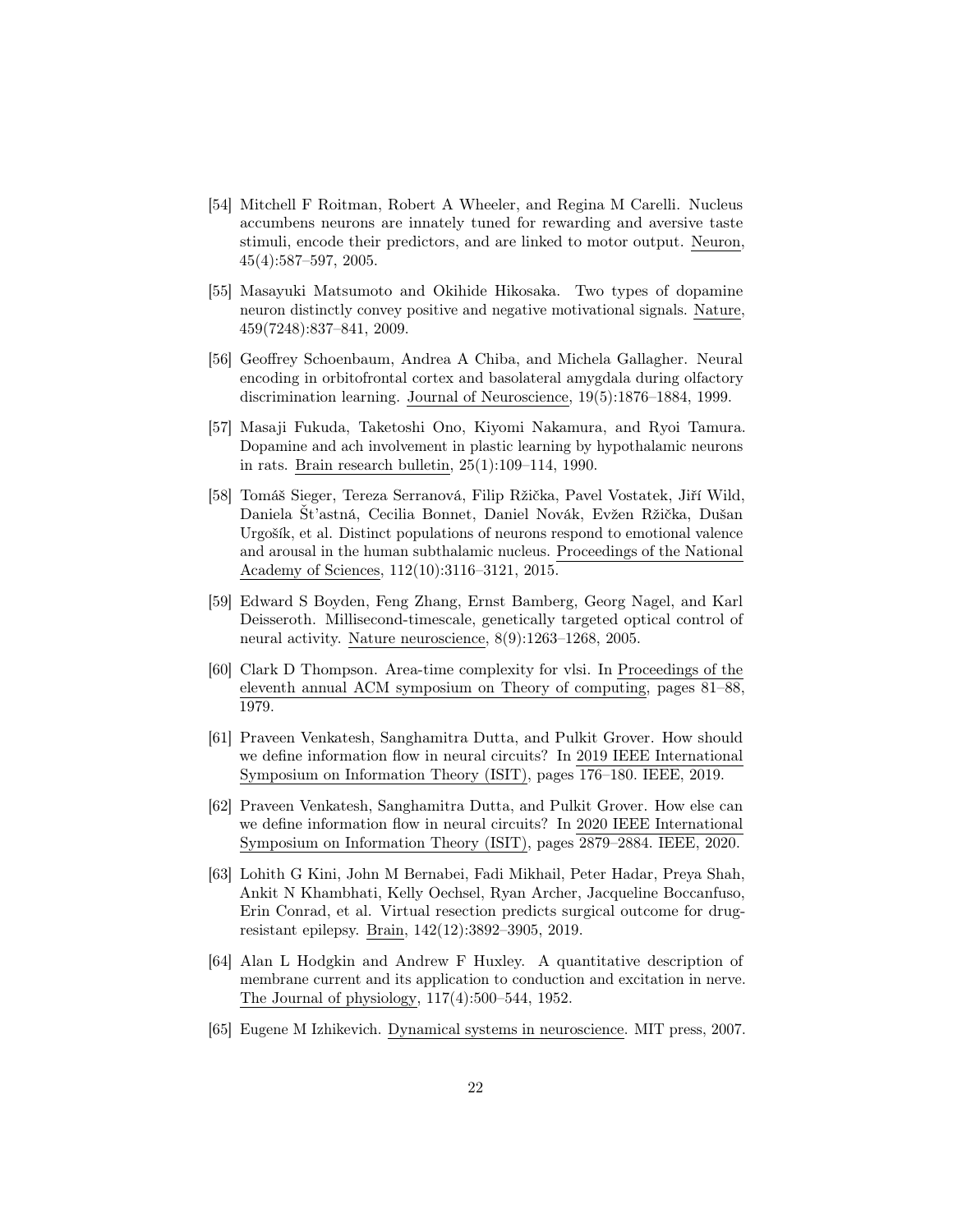- <span id="page-22-0"></span>[66] Steven L. Bressler and Anil K. Seth. Wiener–Granger causality: A well established methodology. NeuroImage, 58(2):323–329, 2011.
- <span id="page-22-1"></span>[67] Andrea Brovelli et al. Beta oscillations in a large-scale sensorimotor cortical network: Directional influences revealed by Granger causality. PNAS, 101(26):9849–9854, 2004.
- <span id="page-22-2"></span>[68] Constantinos Daskalakis, Paul W Goldberg, and Christos H Papadimitriou. The complexity of computing a nash equilibrium. SIAM Journal on Computing, 39(1):195–259, 2009.
- <span id="page-22-3"></span>[69] Christos H Papadimitriou and John Tsitsiklis. Intractable problems in control theory. SIAM journal on control and optimization, 24(4):639–654, 1986.
- <span id="page-22-4"></span>[70] Toby S Cubitt, David Perez-Garcia, and Michael M Wolf. Undecidability of the spectral gap. Nature, 528(7581):207–211, 2015.
- <span id="page-22-5"></span>[71] Vladik Kreinovich et al. Why some physicists are excited about the undecidability of the spectral gap problem and why should we. Bulletin of EATCS, 2(122), 2017.

### A Proof of Theorem [1.](#page-8-2)1

We denote a Deterministic Finite Automaton by DFA  $(\Sigma, Q_{dfa}, s_0, \delta, F)$  consisting of a finite set of states  $Q_{dfa}$ , a finite set of input symbols called the alphabet  $Σ$ , a transition function  $δ: Q<sub>dfa</sub> × Σ → Q<sub>dfa</sub>$ , an initial state  $q<sub>0</sub> ∈ Q<sub>dfa</sub>$ , and a set of accepting states  $F \subseteq Q_{dfa}$ . To simulate the DFA  $(\Sigma, Q_{dfa}, s_0, \delta, F)$ , we construct a  $\mathcal C$  as follows:

- 1. Nodes of the graph  $G$  in  $C$  are the states of the DFA, with an additional output node  $\{o\}$ , i.e.,  $\mathcal{V} = Q_{dfa} \cup \{o\}$ .
- 2. Edges of  $G$  are: (i) all the transition edges of the DFA, i.e. for every two states  $s, t \in Q_{dfa}$  for which there is  $d \in \Sigma$  such that  $\delta(s, d) = t$ , there is an edge  $s \to t$  in G; (ii) self-loops at every node (if not defined by (i)); and (iii) For each accepting state of the DFA ( $s \in F$ ), an edge  $s \to o$ .
- 3.  $S = \Sigma \cup \{\text{start}, \text{fin}, \text{blank}\},$  i.e., for defining S in C, we use  $\Sigma$ , and, additionally, start, fin (finish), and blank symbols.
- 4. Each node receives the computational input,  $d$ , at each time step.
- 5. Initialize all states of nodes of C, except the node corresponding to  $s_0$ , with blank, and the state of the node corresponding to  $s_0$  with start. The function computed at each node  $s \in V \setminus \{o\}$ , on the transmissions it receives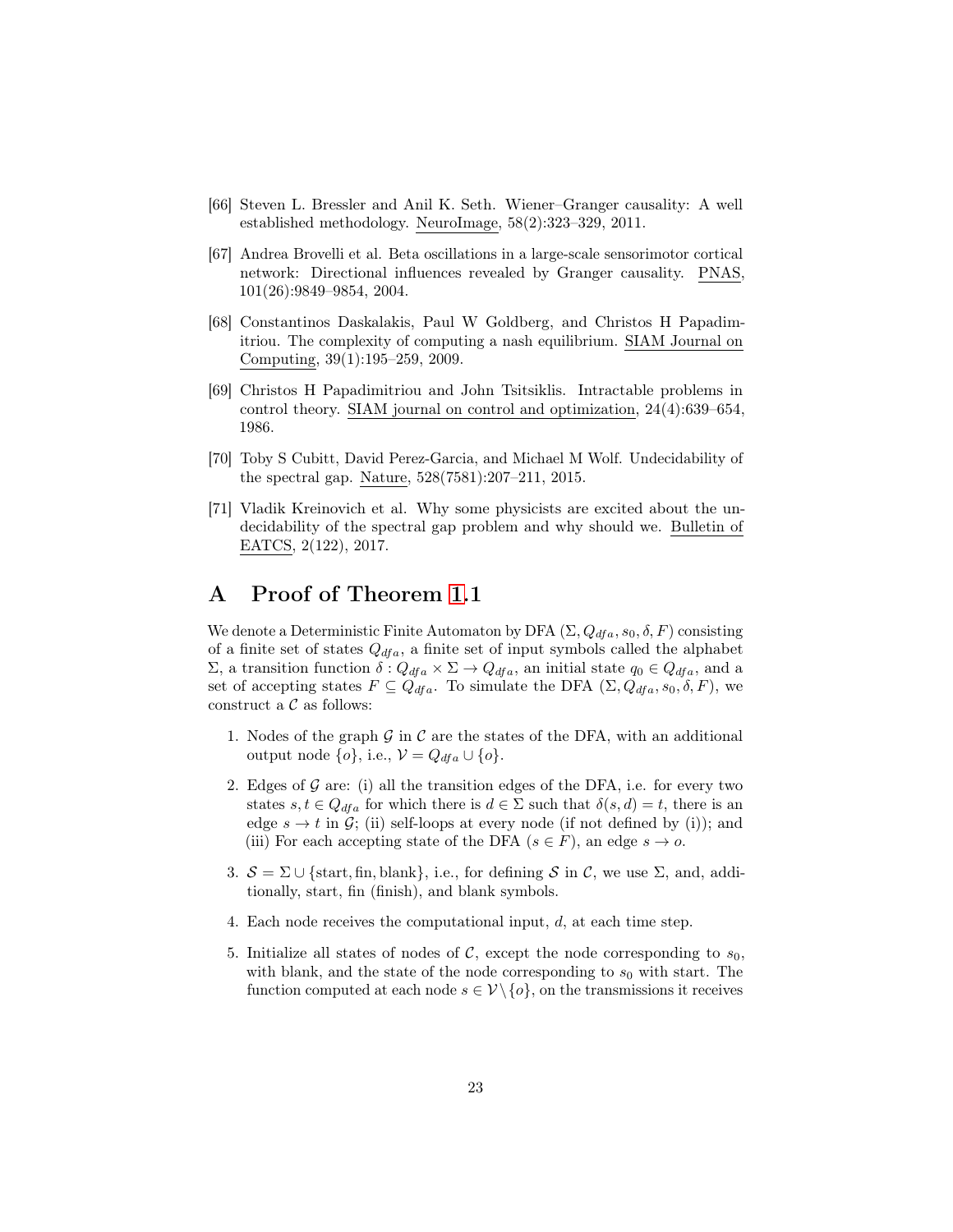(say  $x_1, \ldots, x_k$ ; exactly one of the  $x_j$ 's is not blank) and the computation input  $d$  is

$$
f_s(\text{'blank'}, ..., x_j, ..., \text{'blank'}, d)
$$
  
= 
$$
\begin{cases} d, & \text{if } x_j \in \Sigma, \delta(s_j, x_j) = s \\ d, & \text{if } x_j = \text{`start'}, s = s_0 \\ \text{'blank' else,} \end{cases}
$$

and the output node computes:

$$
f_o(\text{'blank'}, \dots, x_j = \text{`fin'}, \dots, \text{`blank'}, d) = \begin{cases} 1, \text{if } s_j \in F \\ 0, \text{else.} \end{cases}
$$

With this construction, the output node outputs 1 on a computational input string iff the DFA accepts the string.

### <span id="page-23-0"></span>B Alternative Definitions

Here, we introduce two non-interventional definitions of reverse engineering, and show that those are also undecidable.

**Definition 7** (Single-Node RE). An agent A is said to Single-Node Reverse Engineer a computational system  $\mathcal C$  if given any node i of  $\mathcal C$ , it can determine whether there is any input to the computation system such that at some time instant, the node *i* stores a non-zero value (*i.e.* whether the node is ever activated).

Theorem 4. There is no Turing machine A which can accept as input, an arbitrary computational system C (having countably infinite alphabet) and arbitrary node *i* of C, and output whether the node *i* is ever activated.

*Proof.* Suppose there were such a Turing machine  $A$ . Then, we can construct a Turing machine  $\mathcal{M}_E$  that decides the language

 $E_{TM} = \{ \langle M \rangle : M \text{ is a TM and } L(M) = \emptyset \}$ 

as follows:  $M_E$  accepts input string encoding Turing machine  $\langle M \rangle$ , creates an encoding of the corresponding computation system  $\mathcal{C}_M$  whose output node is labelled as v.  $\mathcal{M}_E$  simulates A on input  $\langle \mathcal{C}_M, v \rangle$  and outputs true iff A outputs true.

Then  $\mathcal{M}_E$  as described above decides  $E_{TM}$  since node v of the constructed computation system  $\mathcal{C}_M$  is ever activated iff M ever accepts an input string. However we know that  $E_{TM}$  is undecidable (Theorem 5.2, [\[48\]](#page-20-10)), thus such a Turing machine  $\mathcal{M}_E$  cannot exist.  $\Box$ 

This previous result shows that determining if a node in a neural circuit even represents a message of interest (e.g. positive or negative valence of a reward in Section [6\)](#page-12-0) is undecidable. The result that follows this next definition shows that even estimating approximations of functions being computed (I/O relationships) can be undecidable.